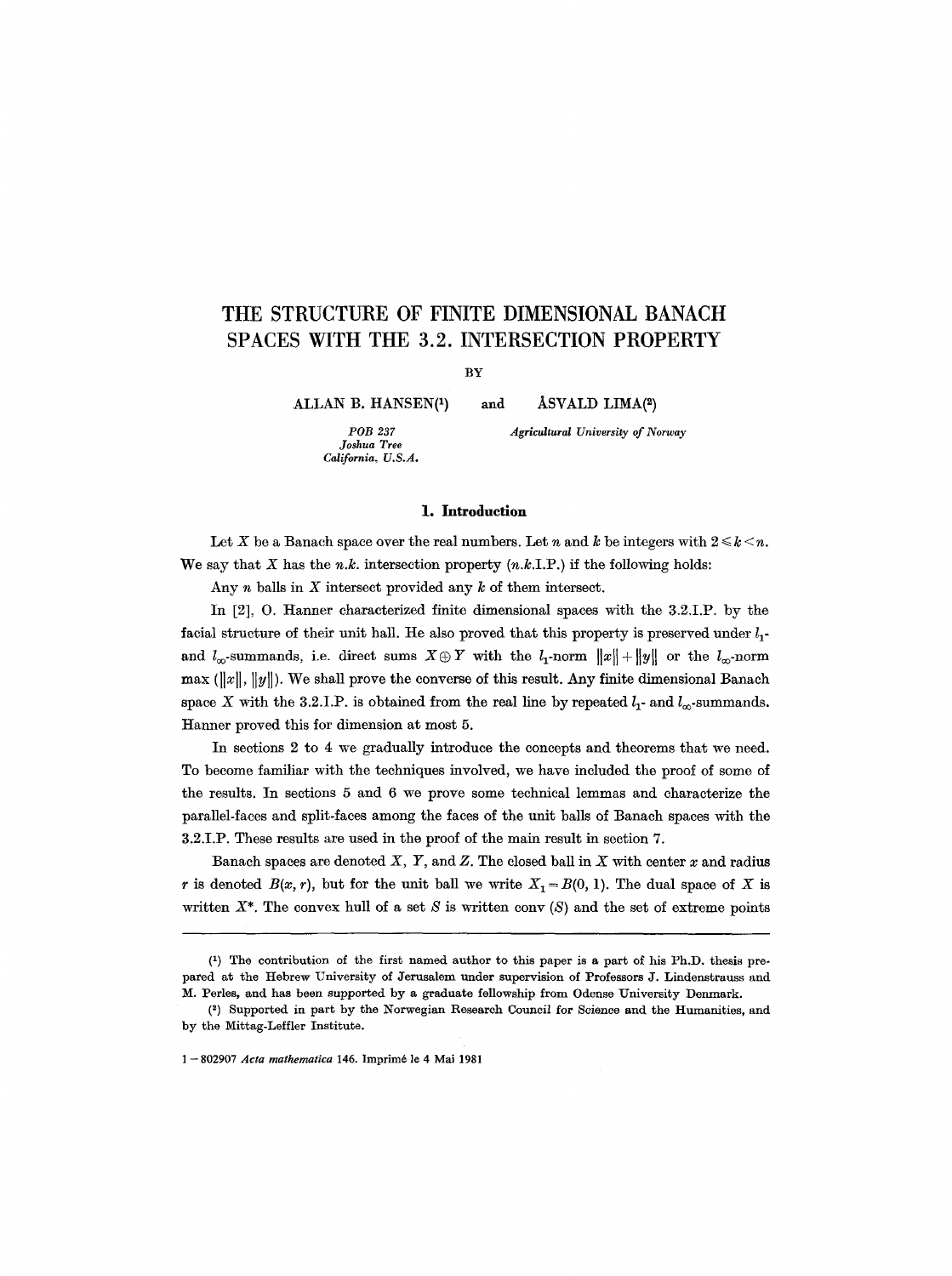A. B. HANSEN AND Å. LIMA



of a convex set F is written  $\partial_e F$ .  $(X \oplus Y)_{l_1}$  and  $(X \oplus Y)_{l_{\infty}}$  denotes the direct sum of X and Y with the norms  $||(x, y)|| = ||x|| + ||y||$  and  $||(x, y)|| = max (||x||, ||y||)$  respectively.

All spaces are assumed to be real.

#### **2. Faces of the** unit ball

If M is a subset of the unit ball  $X_1$  of X, we denote by face  $(M)$  the smallest face of  $X_1$  containing M. Recall the following fact:

**LEMMA** 2.1. Let  $M \subseteq X_1$  and let  $y \in X_1$ . Then the following two statements are equivalent:

- (1)  $y \in \text{face}(M)$
- (2) *There exist*  $x \in \text{conv } (M)$ ,  $z \in X_1$  and  $\alpha \in (0, 1]$  *such that*

$$
x = \alpha y + (1 - \alpha)z.
$$

The notion of parallel-faces will play a central role throughout this paper.

*Definition 2.2.* Let F and H be faces of  $X_1$  with  $F \subseteq H$ . F is called a *parallel-face* of H if there exists another face  $G$  of H such that the following conditions are satisfied:

- (1)  $F \cap G = \varnothing$
- (2)  $H = \text{conv}(F \cup G)$
- (3) Whenever  $x_1, x_2 \in F$ ,  $y_1, y_2 \in G$  and  $\lambda_1, \lambda_2 \in [0, 1]$  are such that

$$
\lambda_1 x_1 + (1 - \lambda_1) y_1 = \lambda_2 x_2 + (1 - \lambda_2) y_2
$$

then  $\lambda_1 = \lambda_2$ .

*Example 2.3.* Assume H is the face in Fig. 2.1. Clearly  $F_1$  is a parallel-face of H. The face  $F_2$  satisfies (1) and (2) but not (3) in definition 2.2.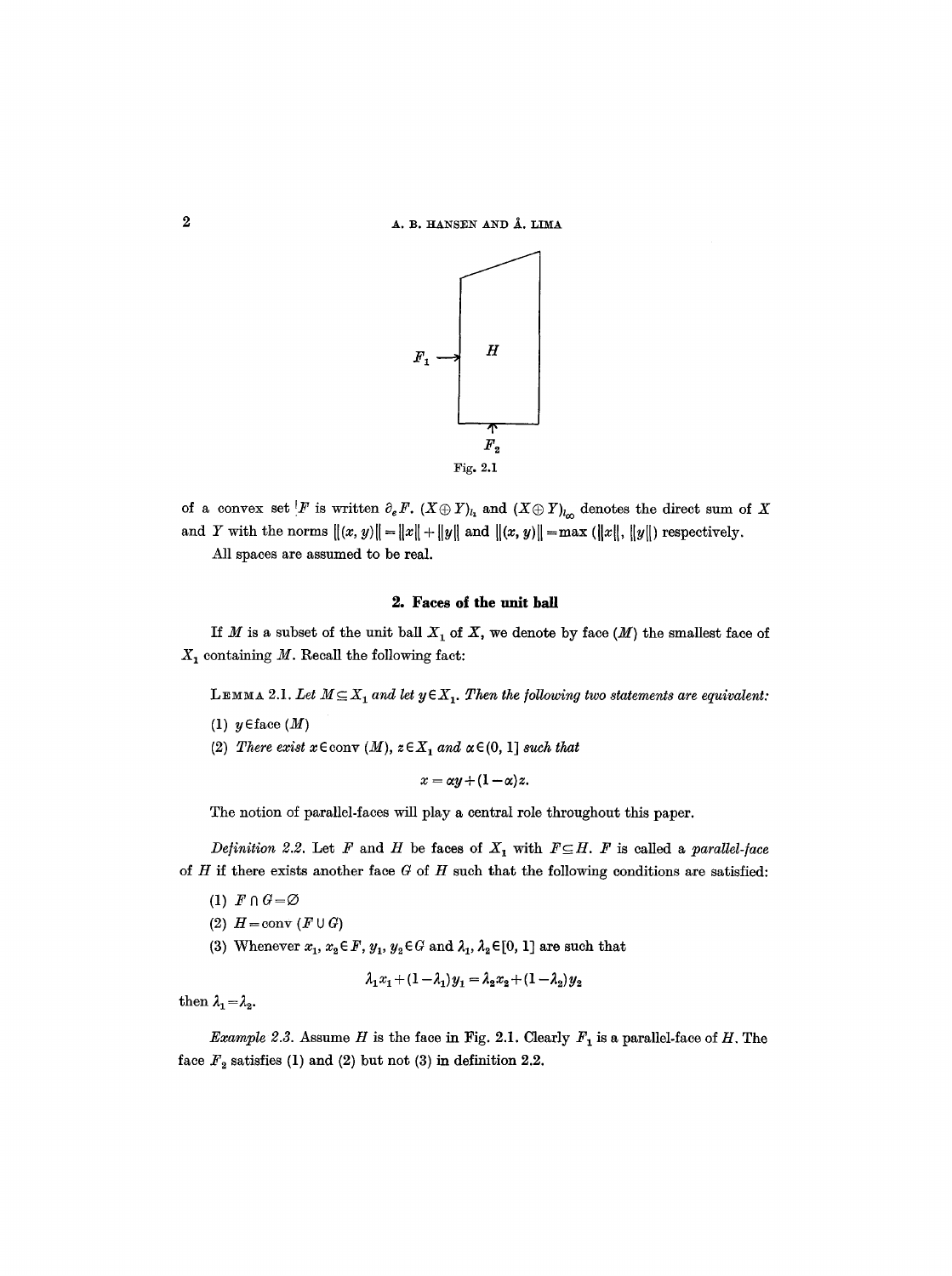

It follows from Theorem 3.6 that if  $X$  has the 3.2.I.P., then  $(3)$  is a consequence of (1) and (2) in definition 2.2.

We denote by  $P(H)$  the set of all proper parallel-faces of H when H is a face of  $X_1$ .  $P_M(H)$  is the set of all maximal (with respect to inclusion) proper parallel-faces of H.

*Definition 2.4.* Let F and H be faces of  $X<sub>1</sub>$  such that  $F \subseteq H$ . F is called a *split-face of H,* if there exists another face  $G$  of  $H$ , such that the following conditions are satisfied:

- (1)  $F \cap G = \varnothing$
- (2)  $H = \text{conv}(F \cup G)$
- (3) Whenever  $x_1, x_2 \in F$ ,  $y_1, y_2 \in G$  and  $\lambda_1, \lambda_2 \in [0, 1]$  are such that

$$
\lambda_1 x_1 + (1 - \lambda_1) y_1 = \lambda_2 x_2 + (1 - \lambda_2) y_2
$$

then  $\lambda_1 = \lambda_2$  and if  $\lambda_1 \neq 0$ , 1 then also  $x_1 = x_2$  and  $y_1 = y_2$ .

Obviously every split-face is also a parallel-face. The opposite is not true.

*Example 2.5.* Let  $X=(l^3_{\infty}\oplus \mathbf{R})_{l_1}$ , and let H be the following maximal proper face of  $X_1: H = \text{conv } (x_1, x_2, x_3, x_4, x_5)$  where  $x_1 = (1, 1, 1, 0), x_2 = (1, -1, 1, 0), x_3 = (1, -1, -1, 0),$  $x_4=(1, 1, -1, 0)$  and  $x_5=(0, 0, 0, 1)$ .

The vertex  $\{x_5\}$  is a split-face of H, conv  $(x_1, x_2)$  is a parallel-face but not a split-face of H, and conv  $(x_1, x_5)$  is neither. See Fig. 2.2.

When F and H are faces of  $X_1$  with  $F \subseteq H$ , we denote by  $F'_H$  the set

$$
F'_H = \{x \in H : \text{face}(x) \cap F = \emptyset\}.
$$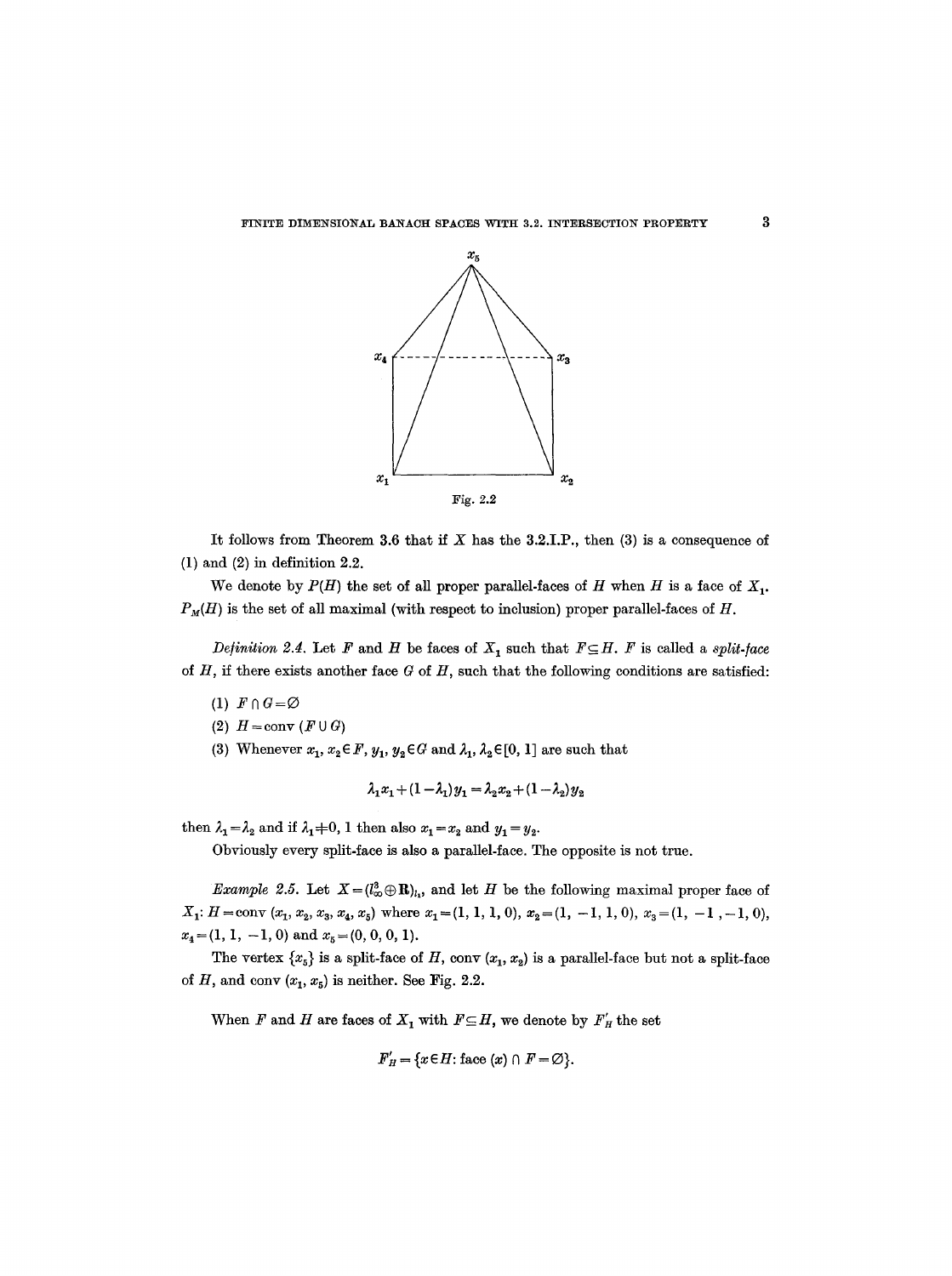Note that if F is norm-complete, then  $H = \text{conv } (F \cup F'_H)$  [1]. If F is a parallel-face of H, then necessarily  $H = \text{conv} (F \cup F'_H)$  and  $F'_H$  is convex. In fact,  $F'_H = G$  in definition 2.2. Example 2.3 shows that  $F_H'$  can be convex even though  $F$  is not a parallel-face. Usually  $F_H'$  is non-convex.  $F_H'$  is convex if and only if it is a face.

THEOREM 2.6, [3]. Let H be a face of  $X_1$ . Let F be a split-face of H and assume M is a *face of F and N is a face of*  $F'_H$ *. Then conv*  $(M \cup N)$  *is a face of H.* 

*Proo/.* Show this or look at [3].

*Definition 2.7.* Let F be a proper face of  $X_1$ . F is called an M-face if there exists a  $G \in P_M(F)$  such that  $G'_F \in P_M(F)$ .

If H is a proper face of  $X_1$ , we denote by  $m(H)$  the following number (if it exists)

 $m(H) = \sup \{dim \ \text{span } F: F \text{ is an } M \text{-face of } H \}.$ 

 $m(X)$  denotes the number (if it exists)

 $m(X) = \sup \{m(H): H \text{ a proper face of } X_1\}.$ 

*Example 2.8.* (a) Let H be as in example 2.5. The largest M-face of H is  $F=$ conv  $(x_1, x_2, x_3, x_4)$ , so  $m(H) = \dim$  span  $F = 3 < 4 = \dim X$ .

(b) Let  $X=(l_1^3\oplus \mathbf{R})_{l_{co}}$ . Let  $F=\text{conv }(x_1, ..., x_6)$  where  $x_1=(1, 0, 0, 1), x_2=(0, 1, 0, 1),$  $x_3=(0, 0, 1, 1), x_4=(1, 0, 0, -1), x_5=(0, 1, 0, -1), x_6=(0, 0, 1, -1).$  Then F is a maximal proper face of  $X_1$ . Both  $G=conv(x_1, x_2, x_3) \in P_M(F)$  and  $G'_F=conv(x_4, x_5, x_6) \in P_M(F)$ . Hence  $F$  is an  $M$ -face. We have

 $m(F) = \dim \text{span } F = 4 = \dim X.$ 

(a) and (b) should be compared with the main result Theorem 7.3.

*Definition 2.10. X* is called a CL-space if  $X_1 = \text{conv}(F \cup -F)$  whenever F is a maximal proper face of  $X_1$ .

PROPOSITION 2.11, [7]. Let X be a finite dimensional space. Then the following state*ments are equivalent:* 

- (1) *X is a* CL-space.
- (2) For all  $x \in \partial_e X_1$  and  $f \in \partial_e X_1^*$ ,  $f(x) = \pm 1$ .
- (3) *X\* is a CL-space.*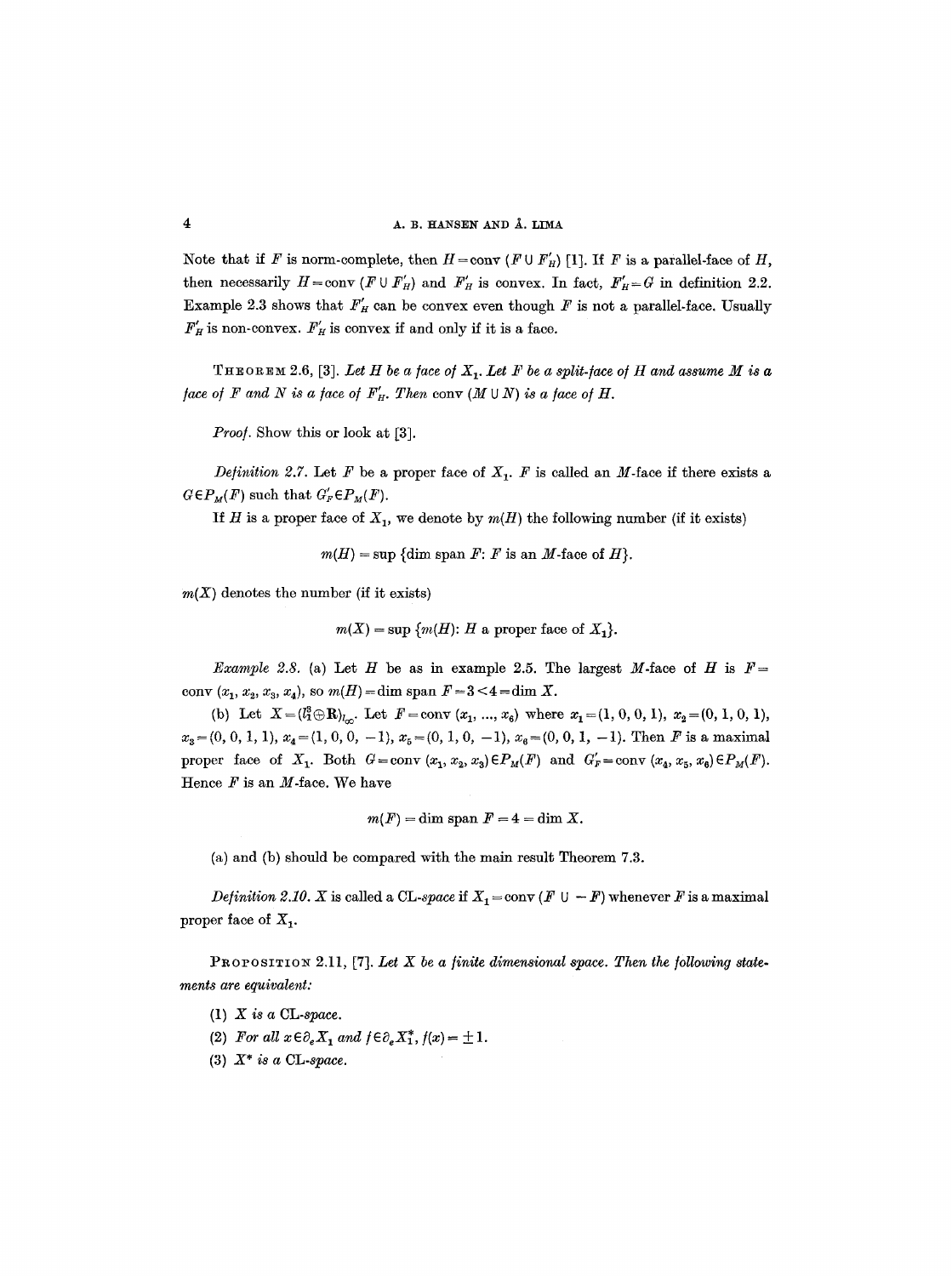*Example 2.12.* (a) If  $X = l_{\infty}^n$  or  $X = l_1^n$ , then X is a CL-space.

(b) Assume X is a finite dimensional CL-space and let  $\{f_1, ..., f_n\} \subseteq \partial_e X_1^*$  be a basis for  $X^*$ . Then the mapping  $T: X \rightarrow \mathbb{I}_{\infty}^n$  defined by

$$
T(x) = (f_1(x), \, ..., \, f_n(x))
$$

is a linear isomorphism that maps every extreme point of  $X_1$  to a corner of the n-cube  $(l^2_{\infty})_1$ . Hence the unit ball  $X_1$  can be obtained as a convex hull of some subset of  $\partial_e(l^2_{\infty})_1$ , where  $n = \dim X$ . This was observed in [7].

#### **3. Intersection properties**

*Definition 3.1.* Let n and k be integers with  $2 \leq k \leq n$ . X is said to have the n.k. intersection property  $(n.k.I.P.)$  if the following condition is satisfied:

Any  $n$  balls in  $X$  intersect provided any  $k$  of them intersect.

*Example 3.2.* (a) Let  $\{[x_i, y_j]\}_{i=1}^n$  be a set of n balls in **R** with  $x_i \leq y_i$  for all i. If they intersect mutually, then  $x_i \leq y_j$  for all i and j, such that there exists an  $x \in \mathbb{R}$  with  $x_i \leq x \leq y_j$ for all *i* and *j*. Thus  $x \in \bigcap_{i=1}^n [x_i, y_i]$ . Hence the real line has the n.2.I.P, for every  $n \ge 2$ . It follows that R has the *n*,*k*,I,P, for all  $n > k \ge 2$ .

(b) It follows from Helly's theorem that every Banach space X with  $n = \dim X < \infty$ has the  $(n+2)$ . $(n+1)$ .I.P.

We refer to [7] for an extensive study of the intersection properties. Let us mention here without proof the following results.

THEOREM 3.3, [7]. *X* has the 4.2.I.P. *if and only if*  $X^*$  *is isometric to the space L<sub>1</sub>(u)* for some measure  $\mu$ .

COROLLARY 3.4, [7]. *Assume X is finite dimensional. X has the* 4.2.I.P. *i] and only i/*   $X = l_{\infty}^n$  where  $n = \dim X$ .

THEOREm 3.5, [6]. *Assume X is finite dimensional. X has the* 4.3.I.P. *i/and only i/*   $X=(E_1\oplus...\oplus E_p)_{l_{\infty}}$  where  $\dim E_i\in\{1,2\}.$ 

In the following we shall be concerned only with the 3.2.I.P. Hanner characterized the finite dimensional spaces with the 3.2.I.P. by their facial properties [2]. The following theorem which extends Hanner's results was proved by Lima.

THEOREM 3.6, [5]. *If X* is a real Banach space, then the following statements are equiv*alent:*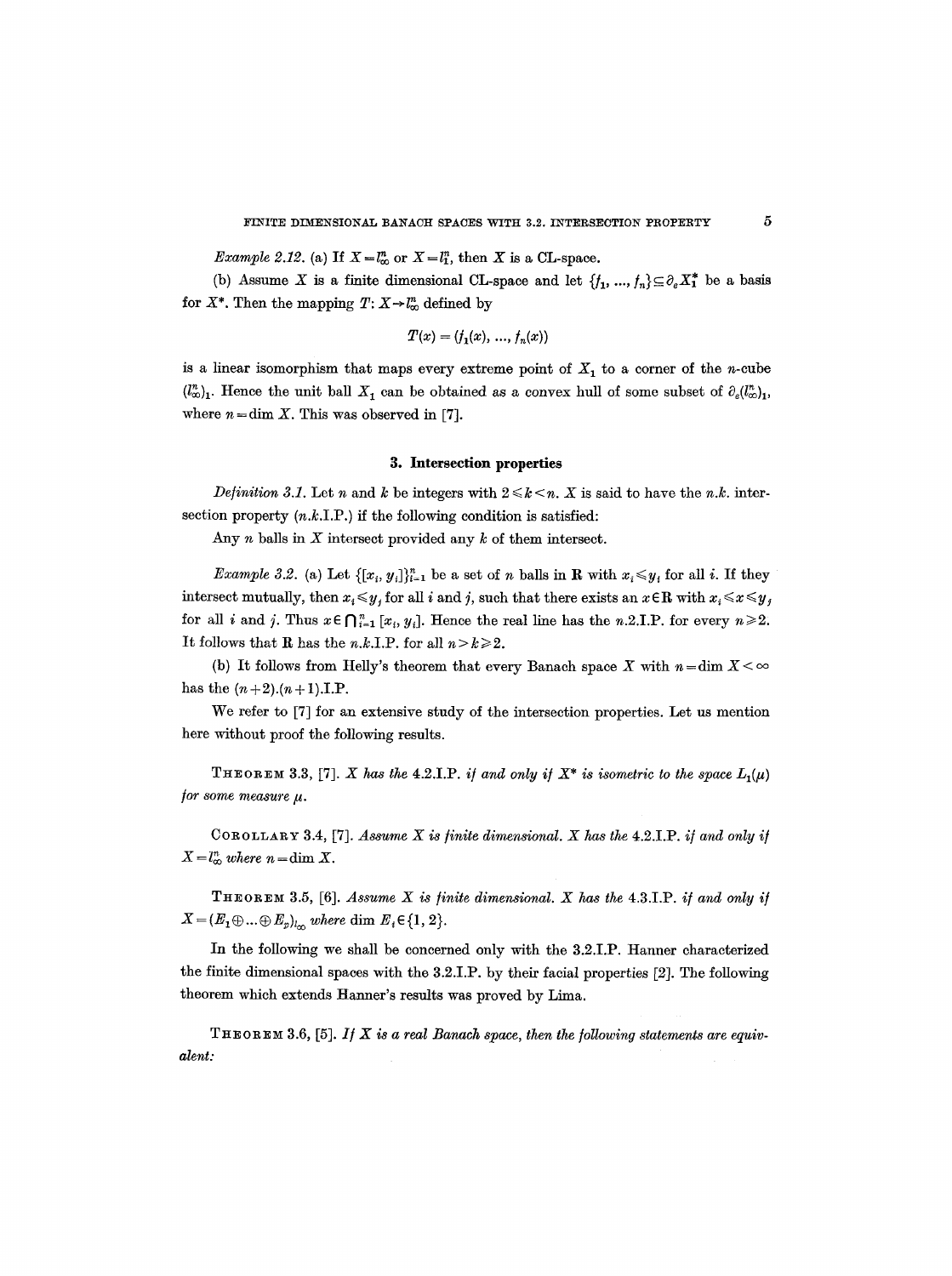- (1) *X has the* 3.2.I.P.
- (2) *If*  $x, y \in X$  with  $||x|| = ||y|| = 1$  and face  $(x) \cap$  face  $(y) = \emptyset$ , then  $||x y|| = 2$ .

(3) *If*  $F_1$  and  $F_2$  are disjoint faces of  $X_1$ , then there exists a proper face  $F$  of  $X_1$ , such *that*  $F_1 \subseteq F$ ,  $F_2 \subseteq -F$  and  $X_1 = \text{conv } (F \cup -F)$ .

(4) *If*  $x, y \in X$ , then there exist  $z, u, v \in X$  such that

$$
x = z + u, \t ||x|| = ||z|| + ||u||
$$
  

$$
y = z + v, \t ||y|| = ||z|| + ||v||
$$
  

$$
||x - y|| = ||u|| + ||v||
$$

(5) *X\* has the* 3.2.I.P.

COROLLARY 3.7, [4].  $I / X$  has the 3.2.I.P., then  $X$  is a CL-space.

*Example 3.8.* (a) Since  $l_{\infty}^{n}$  has the 3.2.I.P., we get from (5) of Theorem 3.6 that  $l_{1}^{n}$  has the 3.2.I.P.

(b) Assume Y and Z have the 3.2.I.P. Then  $(Y \oplus Z)_{l_1}$  has the 3.2.I.P. by (4) of Theorem 3.6 and  $(Y \oplus Z)_{l_{\infty}}$  has the 3.2.I.P. by (1) of Theorem 3.6.

**PROPOSITION** 3.9. *Assume X is a finite dimensional CL-space and that*  $F$  *and H are* proper faces of  $X_1$  such that  $F \subseteq H$ . If F is a maximal proper face of H, then F is a parallel-*/ace o/ H.* 

*Proof.* Since F is a proper face of H, there exists an  $x \in \partial_e H \setminus F$ . By Proposition 2.11 and [5; Proposition 3.2], there exists an  $f \in \partial_{\alpha} X_{1}^{*}$  such that  $f(x) = -1$  and  $f = 1$  on F. Let  $G=\{y\in H: f(y)=1\}$  and  $M=\{y\in H: f(y)=-1\}$ . By Proposition 2.11, we get  $H=$ conv  $(G \cup M)$ . Hence G is a parallel-face of H. Since  $F \subseteq G$  and F is a maximal proper face of H, we get  $F = G$ , such that F is a parallel-face of H.

PROPOSION 3.10. *Assume X is a finite dimensional space with the* 3.2.I.P. and that F and H are proper faces of  $X_1$  such that  $F_+^cH$ . Then the following statements are equivalent:

- (1)  $F$  *is a parallel-face of H.*
- (2)  $F'_H$  *is convex.*
- (3) *There exists*  $f \in \partial_e X_1^*$  *such that*  $F = \{x \in H : f(x) = 1\}.$

*Proof.* Note that  $F'_H$  is convex if and only if it is a face. Since dim  $X < \infty$ , we always have  $H = \text{conv } (F \cup F'_H)$ . It follows from Theorem 3.6 that if (1) and (2) in definition 2.2 is satisfied, then  $(3)$  is also satisfied. Now the equivalence of  $(1)$ ,  $(2)$ , and  $(3)$  is obvious.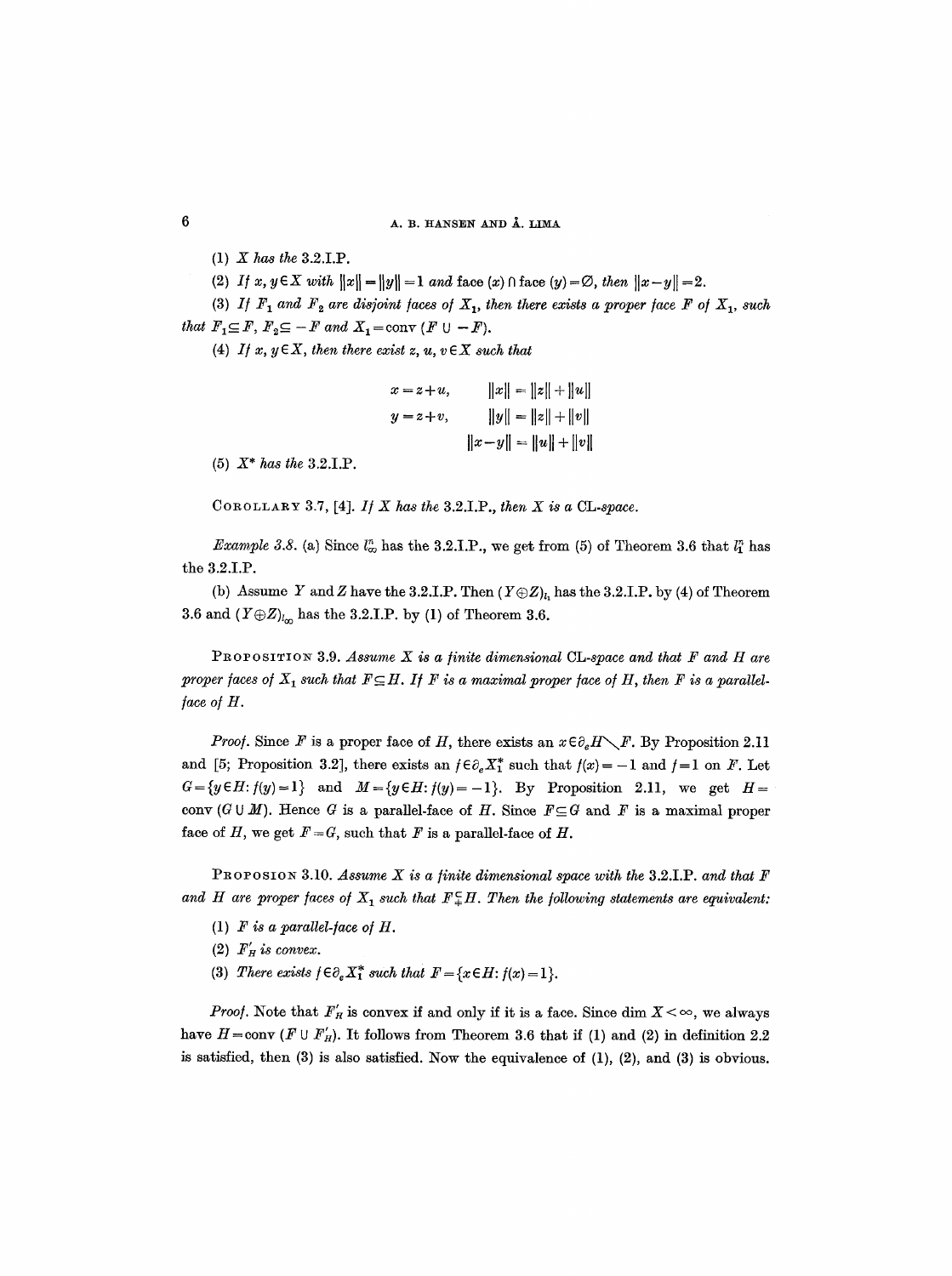PROPOSITION 3.11. Let X be a finite dimensional space with the 3.2.1.P. and let F *be a proper face of*  $X_1$ . Then  $Y = \text{span } F$  *is a* CL-space.

*Proof.* Let  $x \in Y$  with  $||x|| = 1$ . Then we can write  $x = y - z$  where  $y, z \in \text{cone}(F) = \bigcup_{\lambda \geq 0} \lambda F$ . By (4) of Theorem 3.6 we may assume  $||x|| = ||y|| + ||z||$ . Hence  $Y_1 = \text{conv } (F \cup -F)$ , and  $\partial_e Y_1 = \partial_e F \cup -\partial_e F \subseteq \partial_e X_1.$ 

Let  $x \in \partial_e Y_1$  and let  $f \in \partial_e Y_1^*$ . By the Hahn-Banach theorem, there exists a  $g \in \partial_e X_1^*$ such that  $g|_{Y} = f$ . Hence, we get  $f(x) = \pm 1$ . Thus Y is a CL-space.

That most CL-spaces do not have the 3.2.I.P. was known by Hanner [2]. Here is an example which shows that Y in Proposition 3.11 need not have the 3.2.I.P.

*Example 3.12.* Let  $X = (l_1^3 \oplus l_{1l_0}^3)_{l_0}$ . Let  $f = (1, 1, 1, 0, 0, 0)$  and  $g = (0, 0, 0, 1, 1, 1) \in \partial_e X_1^*$ , and define a face  $G$  of  $X_1$  by

Then

$$
G = \{x \in X_1 : f(x) = 1 = g(x)\}.
$$

$$
G = \{(t_1, ..., t_6) \in X_1: t_1 + t_2 + t_3 = t_4 + t_5 + t_6 = 1\}.
$$

 $Y = \text{span } G$  is a CL-space by Proposition 3.11. Consider the following extreme points of G:  $x_1 = (1, 0, 0, 1, 0, 0), x_2 = (0, 1, 0, 0, 1, 0), y_1 = (0, 0, 1, 0, 1, 0), y_2 = (1, 0, 0, 0, 0, 1), z_1 =$  $(0, 0, 1, 1, 0, 0)$ , and  $z_2 = (0, 1, 0, 0, 0, 1)$ . Then we have

$$
x_1 + (y_1 - y_2) = x_2 + (z_1 - z_2)
$$

and it is easy to see that  $(in Y)$ 

face 
$$
\left(\frac{y_1 - y_2}{2}\right) \cap \text{face}\left(\frac{z_1 - z_2}{2}\right) = \varnothing
$$
.

By (2) of Theorem 3.6, we get that Y does not have the 3.2.I.P.

## 4. L- and M-summands

*Definition 4.1.* Let  $P$  be a projection in  $X$ .

(1) P is called an *L-projection* if for all  $x \in X$ ,

$$
||x|| = ||Px|| + ||x - Px||.
$$

(2) *P* is called an *M-projection* if for all  $x \in X$ ,

$$
||x|| = \max (||Px||, ||x-Px||).
$$

- (3) The range of an L-projection is called an *L.summand* of X.
- (4) The range of an M-projection is called an *M-summand* of X.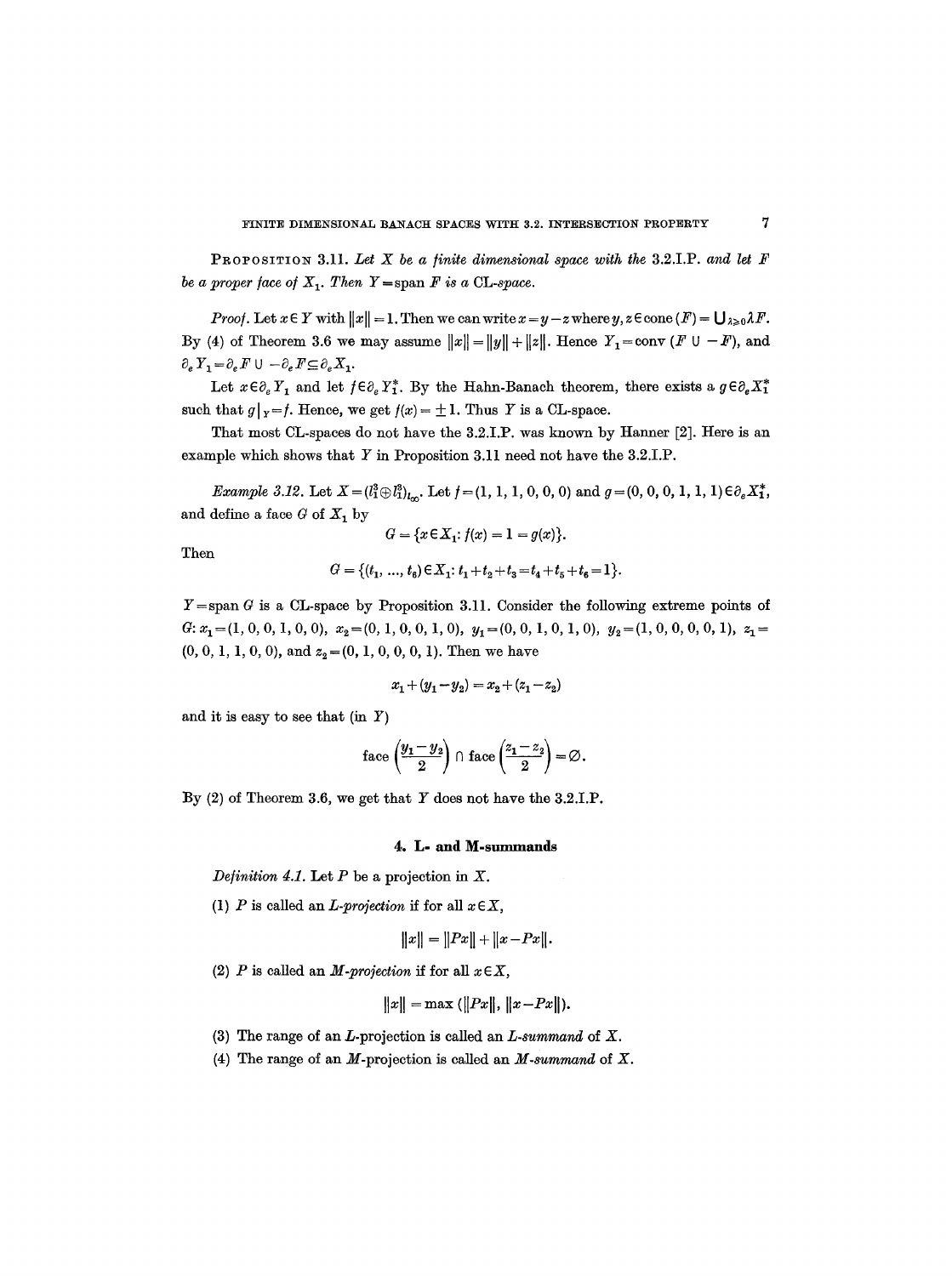# **8 A. B. HANSEN AND Å. LIMA**

Observe that if P is an L-projection in X, then  $X = (Y \oplus Z)_i$ , where  $Y = P(X)$  and  $Z = (I-P)(X)$ . Similarly, if P is an M-projection in X, then  $X = (Y \oplus Z)_{l_{\infty}}$  where  $Y = P(X)$ and  $Z = (I-P)(X)$ . The following proposition was proved by Alfsen and Effros in [1]:

PROPOSITION 4.2, [1]. Let P be a projection in X. Then P is an L-projection in X if and only if  $P^*$  is an M-projection in  $X^*$ .

The same paper of Alfsen and Effros contains the following result.

PROPOSITION 4.3, [1]. *Assume*  $X_1$  contains a maximal proper face K such that  $X_1 =$ cony  $(K \cup -K)$ . Then the map  $F \rightarrow$  span  $F$  is a one-to-one correspondence between the proper *split-laces o/K and the proper L-summands o/X.* 

Since we will use one half of this result in section 7, we will indicate the proof of this part here.

So assume  $F$  is a proper split face of  $K$ . It follows from the definition of a split-face that  $K = \text{conv } (F \cup F'_K)$ . (In fact,  $F'_K = G$  in definition 2.4). Define  $Y = \text{span } F$  and  $Z =$ span  $F_K'$ . Then  $X = Y + Z$ . Assume  $x \in Y \cap Z$ . Then  $x=y_1-y_2=z_1-z_2$  where  $y_1, y_2 \in \text{cone}(F)$ and  $z_1, z_2 \in \text{cone } (F'_R)$ . Hence  $y_1 + z_2 = y_2 + z_1$ . Using that the norm is additive on cone  $(K)$ and (3) in definition 2.4 we get  $y_1 = y_2$ . Hence  $x = 0$  and  $Y \cap Z = (0)$ . Thus  $X = Y \oplus Z$ .

Let now  $y \in Y$  and  $z \in Z$  and  $x = y + z$ . We can write  $x = x_1 - x_2$  where  $x_1, x_2 \in \text{cone}(K)$ and  $||x|| = ||x_1|| + ||x_2||$ . Then use that  $K = \text{conv}(F \cup F'_K)$  and write  $x_i = y_i + z_i$  where  $y_i \in \text{cone}(F)$  and  $z_i \in \text{cone}(F'_k); i = 1, 2.$  Then  $x = y + z = (y_1 - y_2) + (z_1 - z_2)$ . Since  $X = Y \oplus Z$ , we get  $y=y_1-y_2$  and  $z=z_1-z_2$ . Using that the norm is additive on cone (K) now gives

$$
||x|| = ||x_1|| + ||x_2|| = ||y_1 + z_1|| + ||y_2 + z_2||
$$
  
=  $||y_1|| + ||z_1|| + ||y_2|| + ||z_2||$   
 $\ge ||y|| + ||z|| = ||x||.$ 

Thus  $X = (Y \oplus Z)_{l_1}$  and Y is the range of an L-projection in X.

PROPOSITION 4.4. If  $X$  has the 3.2.I.P. and  $Y$  is an  $L$ - or  $M$ -summand of  $X$ , then  $Y$ *also has the* 3.2.I.P.

*Proof.* Use that Y is the range of a norm-one projection in  $X$ .

## **5.** The spaces  $H<sup>n</sup>(X)$

*Definition 5.1.* Let  $n > 2$  be an integer. We denote by  $H<sup>n</sup>(X)$  the space

$$
H^{n}(X) = \left\{ \mathbf{x} = (x_{1}, ..., x_{n}) \in X^{n}: \sum_{i=1}^{n} x_{i} = 0 \right\}
$$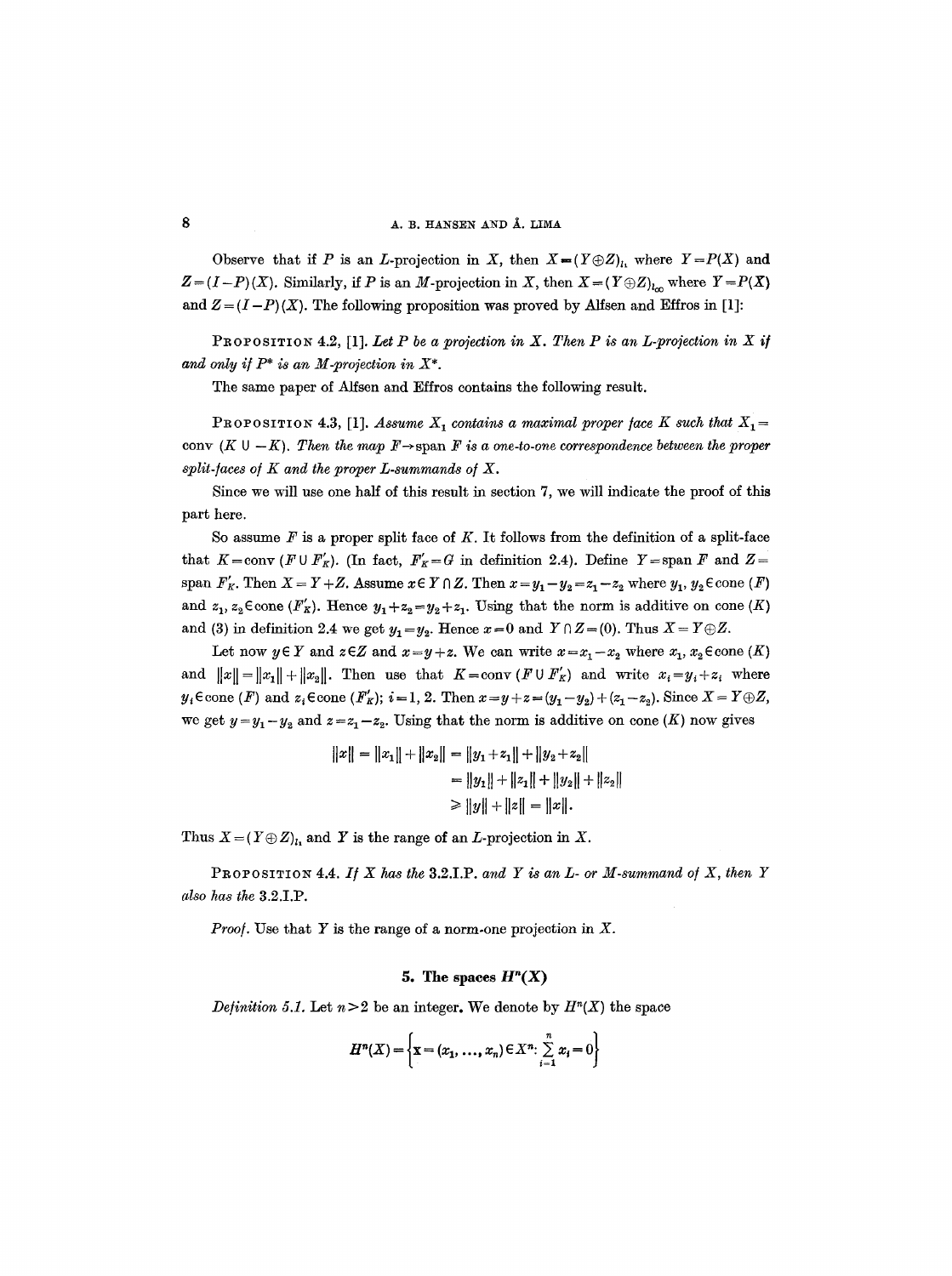equipped with the norm

$$
||\mathbf{x}|| = \sum_{i=1}^{n} ||x_i||
$$
 for  $\mathbf{x} = (x_1, ..., x_n) \in H^n(X)$ 

Clearly  $H^n(X)$  is a closed subspace of  $(X \oplus ... \oplus X)_{i}$ <sup>n</sup>. In dealing with the intersection properties mentioned in section 3 the spaces  $H<sup>n</sup>(X)$  have shown to be very useful. This stems from Theorem 5.2 below which was proved in [4]. This theorem translates the intersection properties of balls in  $X$  into properties of the set of extreme points of the unit balls of the spaces  $H^n(X^*)$ . We shall refer to the following subsets of  $H^n(X)$ : For i, j integers with  $1 \leq i \leq j \leq n$ , let  $S_{i,j}^n$  be defined by

$$
S_{i,j}^n = \{ \mathbf{x} = (x_1, \ldots, x_n) \in H^n(X) : ||\mathbf{x}|| = 1 \text{ and } x_k = 0 \text{ when } k \neq i, j \}.
$$

For a proof of the folIowing theorem we refer to [4].

THEOREM 5.2, [4]. Let  $n > 2$  be an integer. The following statements are equivalent:

- (1) *X has the* n.2.I.P.
- (2)  $\partial_e H^n(X^*)_1 \subseteq \bigcup \{ S^n_{i,j}: 1 \leq i < j \leq n \}.$

*Example 5.3.* Let  $X = \mathbf{R}$ . Then  $H^3(X)$  is a subspace of  $l_1^3$  of co-dimension 1.  $H^3(X)$ <sub>1</sub> is the convex hull of  $\{x_1, ..., x_6\}$  where  $x_1 = (2^{-1}, 0, -2^{-1}), x_2 = (2^{-1}, -2^{-1}, 0), x_3 =$  $(0, -2^{-1}, 2^{-1}),$   $X_4 = -X_1, X_5 = -X_2$  and  $X_6 = -X_3$ . Hence  $H^3(X)_1$  is a regular hexagon. Since  ${x_1, ..., x_6} \subseteq S_{1,2}^3 \cup S_{1,3}^3 \cup S_{2,3}^3$ ,  $X^*$  has the 3.2.I.P. by Theorem 5.2. This agrees with our earlier observations. In the same way, we can show that **R** has the n.2.I.P. for all  $n \ge 3$ .

Here we shall be concerned only with the 3.2.I.P. Let us include a proof of the following result.

LEMMA 5.4, [4]. *Assume X has the* 3.2.I.P. *and that*  $\mathbf{x} = (x_1, x_2, x_3, x_4) \in \partial_e H^4(X)$  *with*  $x \notin (\bigcup_{1 \leq i < j \leq 4} S_{i,j}^4)$ . Then the following statements hold:

- (1)  $||x_i|| = 4^{-1}$  for  $i = 1, 2, 3, 4$ .
- (2)  $||x_i+x_j|| = 2^{-1}$  for  $1 \le i \le j \le 4$ .
- (3) face  $(4x_i) \cap \text{face } (-4x_j) = \emptyset$  in  $X_1$  for  $1 \le i \le j \le 4$ .

*Proof.* By Theorem 3.6 there exist  $z, u, v \in X$  such that

$$
x_1 = z + u, \t ||x_1|| = ||u|| + ||z||
$$
  

$$
-x_2 = z + v, \t ||x_2|| = ||v|| + ||z||
$$
  

$$
||x_1 + x_2|| = ||u|| + ||v||.
$$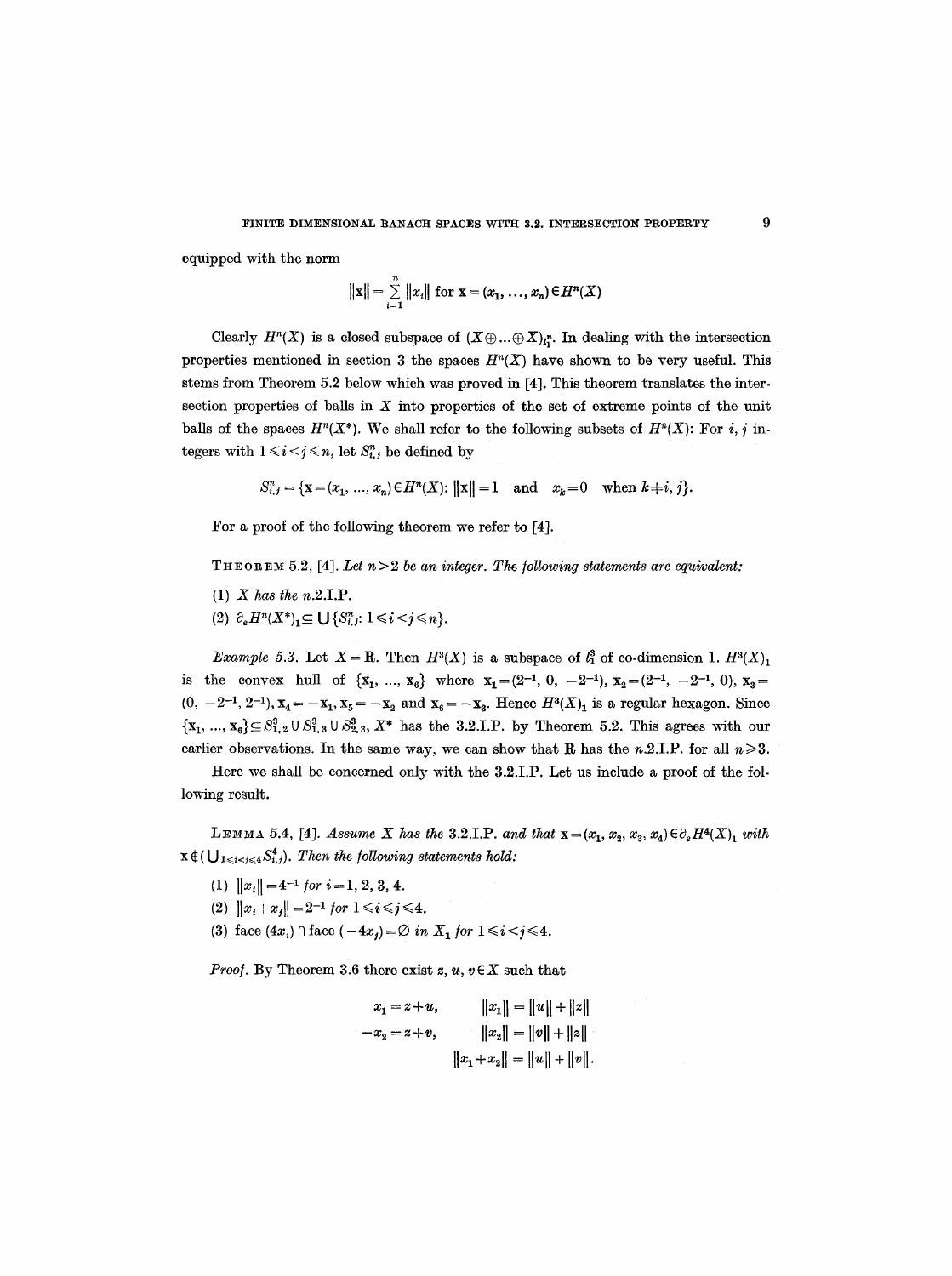$10$  A. B. HANSEN AND  $\AA$ . LIMA

Thus

$$
\mathbf{x} = (x_1, x_2, x_3, x_4) = (u, -v, x_3, x_4) + (z, -z, 0, 0)
$$

and

**and** 

$$
||\mathbf{x}|| = \sum_{i=1}^{4} ||x_i||
$$
  
=  $||u|| + ||v|| + ||x_3|| + ||x_4|| + 2||z||$   
=  $||(u, -v, x_3, x_4)|| + ||(z, -z, 0, 0)||$ .

Since  $\mathbf{x} \in S^*_{1,2}$ , we get  $z = 0$ . Hence  $||x_1 + x_2|| = ||u|| + ||v|| = ||x_1|| + ||x_2||$ . By symmetry  $||x_i + x_j|| = ||x_i|| + ||x_j||$  for all *i*, *j* = 1, 2, 3, 4. This now gives

$$
||x_1|| + ||x_2|| = ||x_1 + x_2|| = ||x_3 + x_4|| = ||x_3|| + ||x_4||
$$
  

$$
||x_1|| + ||x_3|| = ||x_1 + x_3|| = ||x_2 + x_4|| = ||x_2|| + ||x_4||.
$$

Adding these equations gives  $||x_1|| = ||x_4||$ . By symmetry and the fact that  $||x|| = 1$ , (1) and (2) follows. (3) follows from

$$
||x_i + x_j|| = ||x_i|| + ||x_j||.
$$

The next result will be used several times in sections 6 and 7.

**THEOREM** 5.5. Assume X is finite dimensional with the 3.2.1.1. Assume  $x=$  $(x_1, x_2, x_3, x_4) \in \partial_e H^4(X)_4$  *with all*  $x_i \neq 0$ . Then there exists a  $y = (y_1, y_2, y_3, y_4) \in \partial_e H^4(X)_4$  such *that all*  $y_i \in \partial_e X_1$  *and*  $y_i \in \text{face}(x_i)$  *for*  $i = 1, 2, 3$ .

*Proof.*  $||x_i|| = 1$  for all i by Lemma 5.4. Choose  $y_1 \in \partial_e$  face  $(x_1) \subseteq \partial_e X_1$ . Then by Lemma 2.1 there exist  $\alpha_1 \in (0, 1]$  and  $z_1 \in X_1$  such that

Define

$$
z = (\alpha_1 y_1, x_2, x_3, (1 - \alpha_1) z_1 + x_4).
$$

 $x_1 = \alpha_1 y_1 + \left(1 - \alpha_1\right) z_1.$ 

By (2) of Lemma 5.4 we get  $||(1-\alpha_1)z_1+x_4|| = (1-\alpha_1)+1$ . Hence  $||z|| = 4$ , such that  $\mathbf{z} \in H^4(X)_4$ . If  $4^{-1}\mathbf{z} \in \text{conv } (\{S^4_{i,j}: 1 \leq i \leq j \leq 4\})$ , then we can write  $\mathbf{z}$  as follows

$$
\mathbf{z} = (\alpha_1 \mathbf{y}_1, x_2, x_3, (1 - \alpha_1)z_1 + x_4)
$$
  
=  $(b_1, -b_1, 0, 0) + (b_2, 0, -b_2, 0) + (b_3, 0, 0, -b_3)$   
+  $(0, b_4, -b_4, 0) + (0, b_5, 0, -b_5) + (0, 0, b_6, -b_6)$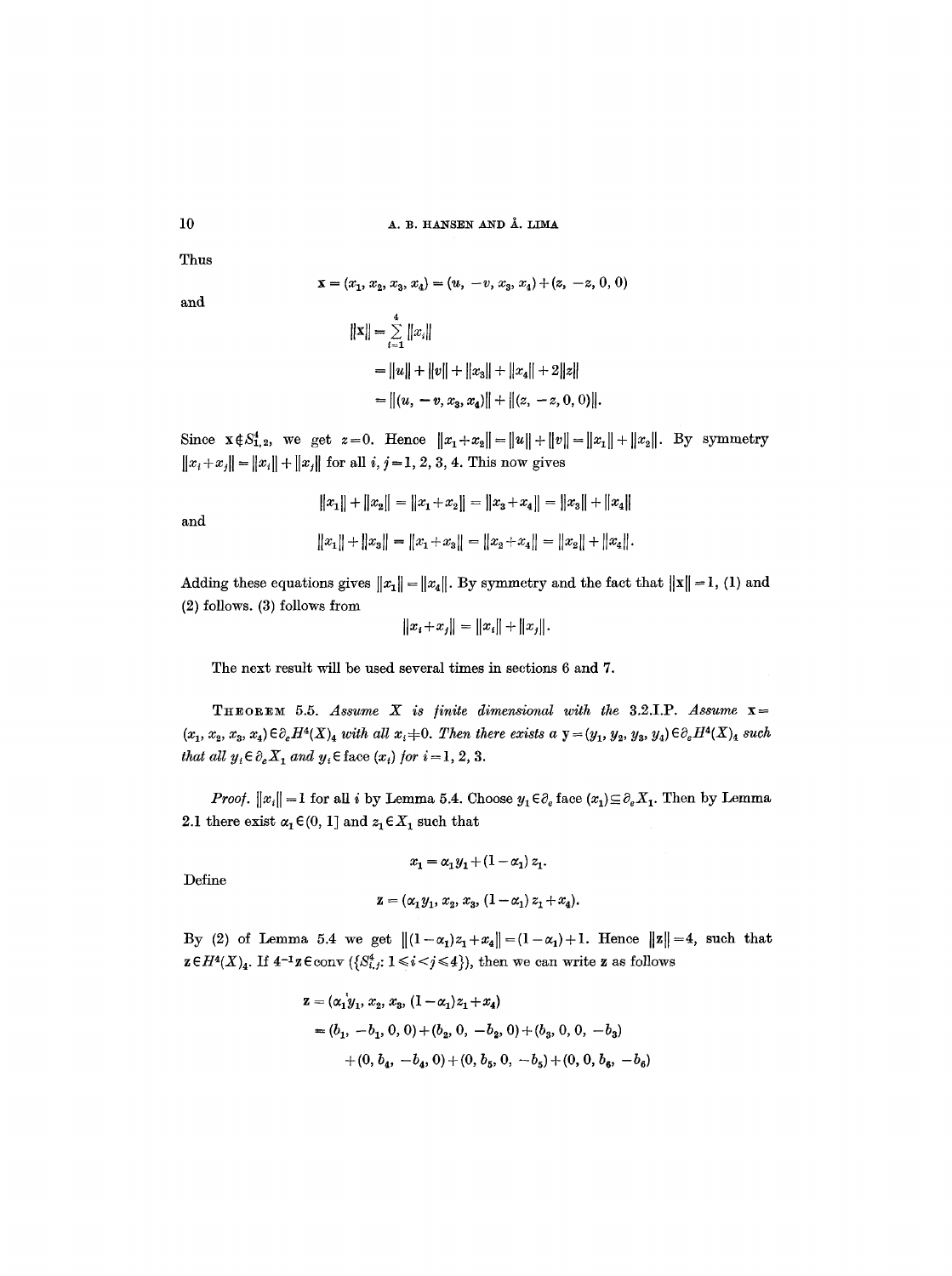where  $\alpha_1 = ||\alpha_1 y_1|| = ||b_1|| + ||b_2|| + ||b_3||$ ,  $||x_2|| = ||b_1|| + ||b_4|| + ||b_5||$  and so on. By Lemma 5.4 face  $(x_i) \cap$  face  $(-x_j) = \emptyset$ . Hence we must have  $b_1 = b_2 = b_4 = 0$ . But then

$$
2 - \alpha_1 = ||(1 - \alpha_1)z_1 + x_4||
$$
  
= ||b<sub>3</sub>|| + ||b<sub>5</sub>|| + ||b<sub>6</sub>||  
= ||\alpha\_1 y\_1|| + ||x\_2|| + ||x\_3||  
= 2 + \alpha\_1

which is a contradiction since  $\alpha_1>0$ . Hence there exists a  $y^1=(y_1^1, y_2^1, y_3^1, y_4^1)$  Eface  $(z) \cap$  $\partial_e H^4(X)_4$  with  $||y_i^1|| = 1$  for all *i*. Clearly  $y_1^1 = y_1$  and  $y_1^1 \in \text{face}(x_i)$  for  $i = 2, 3$ . We repeat the procedure on the second coordinate of  $y<sup>1</sup>$ , and then one more time on the third coordinate and find  $y = (y_1, y_2, y_3, y_4) \in \partial_e H^4(X)_4$  with  $||y_i|| = 1$  for all i and  $y_i \in \partial_e$  face  $(x_i)$  for  $i = 1, 2, 3$ . Then clearly  $y_4 = -y_1-y_2-y_3 \in \partial_e X_1$  since X is a CL-space.

It is a consequence of the main result Theorem 7.3, that if x is as in Theorem 5.5, then already  $x_i \in \partial_e X_1$  for all *i*.

## **6. Characterizations of parallel- and split-faces**

In this section  $X$  is a finite dimensional Banach space with the 3.2.I.P. and  $K$  is a proper face of  $X_1$ . With the tools of the previous chapters in hand, we are now able to characterize the parallel-faces and the split-faces among the faces of  $K$ 

THEOREM 6.1. *Let F be a proper/ace o/K. Then the/oUowing statements are equivalent:* 

- (1)  $F$  *is not a parallel-face of K.*
- (2) *There exist*  $x_1 \in \partial_e F$  and  $x_2, y_1, y_2 \in \partial_e K \cap F'_K$  such that

$$
x_1 + x_2 = y_1 + y_2.
$$

*Proof.* (2)  $\Rightarrow$  (1) follows by using Proposition 3.10.

Assume (1) holds. By Proposition 3.10 again there exist  $a_1, a_2 \in F_K$  such that  $2^{-1}(a_1 + a_2) \notin F_K'$ , i.e.

$$
F \cap \text{face } (2^{-1}(a_1 + a_2)) \neq \emptyset.
$$

Hence there exist  $x_1 \in \partial_e F$ ,  $\alpha \in (0, 1]$  and  $a_4 \in K$  such that

$$
2^{-1}(a_1 + a_2) = \alpha x_1 + (1 - \alpha) a_4.
$$

Then

$$
\mathbf{a} = (a_1, a_2, -2\alpha x_1, -2(1-\alpha)a_4) \in H^4(X)_4.
$$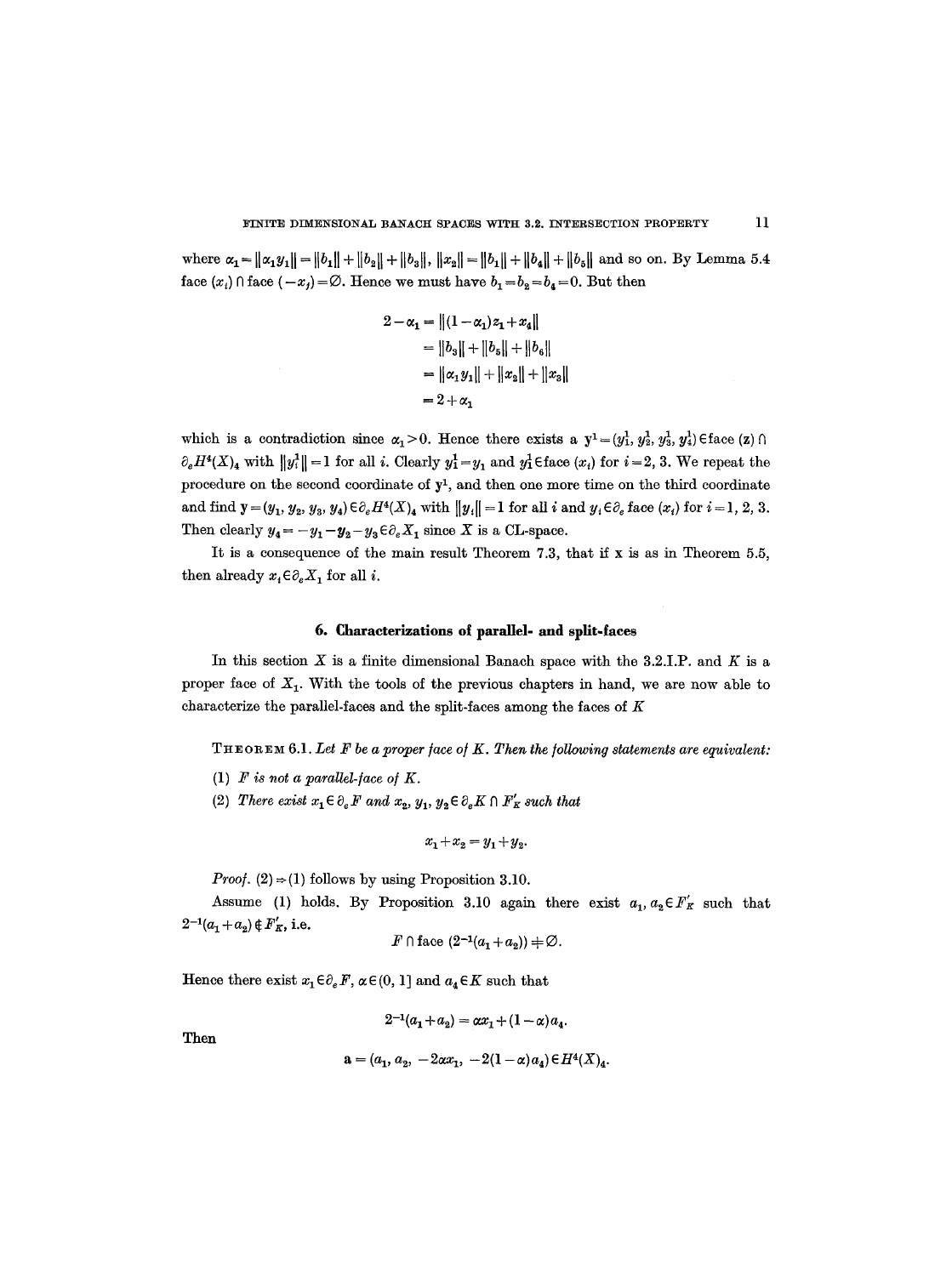If  $4^{-1}a \in conv \ ( \{ S_{i,j}^4: 1 \leq i < j \leq 4 \} )$ , then we can write

$$
a = (a_1, a_2, -2\alpha x_1, -2(1-\alpha)a_4)
$$
  
= (b<sub>1</sub>, -b<sub>1</sub>, 0, 0) + (b<sub>2</sub>, 0, -b<sub>2</sub>, 0) + (b<sub>3</sub>, 0, 0, -b<sub>3</sub>)  
+ (0, b<sub>4</sub>, -b<sub>4</sub>, 0) + (0, b<sub>5</sub>, 0, -b<sub>5</sub>) + (0, 0, b<sub>6</sub>, -b<sub>6</sub>)

where  $||a_1|| = ||b_1|| + ||b_2|| + ||b_3||$ ,  $||a_2|| = ||b_1|| + ||b_4|| + ||b_5||$  and so on. Since  $a_1, a_2 \in K$ , we get  $b_1=0$ , and since  $a_1, a_2 \in F'_K$  and  $x_1 \in F$ , we get  $b_2=b_4=0$ . Hence

$$
2(1 - \alpha) = ||2(1 - \alpha)a_4||
$$
  
=  $||b_3|| + ||b_5|| + ||b_6||$   
=  $||a_1|| + ||a_2|| + ||2\alpha x_1||$   
=  $2(1 + \alpha)$ 

which is a contradiction since  $\alpha > 0$ . Thus there exists  $z = (z_1, z_2, z_3, z_4) \in \partial_e$  face (a)  $\cap \partial_e H^4(X)_4$ with  $||z_i|| = 1$  for all i by Lemma 5.4. Clearly  $z_3 = -x_1$  and  $z_i \in \text{face}(a_i)$  for  $i=1, 2$ . Using Theorem 5.5 we find  $y_i \in \partial_e$  face  $(a_i)$  for  $i = 1, 2$  and  $x_2 \in \partial_e X_1$  such that

$$
y_1 + y_2 = x_1 + x_2.
$$

Clearly  $x_2 \in K$  and since F is a face, we get  $x_2 \in F_K'$ .  $y_i \in \text{face}(a_i) \subseteq F_K'$  for  $i = 1, 2$ .

THEOREM 6.2. *Assume F is a proper parallel-face of K. Then the following statements are equivalent:* 

- (1)  $F$  is not a split-face of  $K$ .
- (2) *There exist*  $y_1, y_3 \in \partial_e F$  and  $y_2, y_4 \in \partial_e F'_K$  such that  $y_1 \pm y_3$  and

$$
y_1 + y_2 = y_3 + y_4.
$$

*Proof.* Note that we assume that  $F'_K$  is a face.  $(2) \Rightarrow (1)$  is trivial, so assume (1). Since F is a parallel-face but not a split face of K, there exist  $x_1, x_3 \in F$  and  $x_2, x_4 \in F_K'$  such that  $x_1 \neq x_3$  and

$$
x_1 + x_2 = x_3 + x_4.
$$

From Theorem 3.6. (4), it follows that there exist  $z, u_1, u_3 \in X$  such that

$$
x_1 = z + u_1, \quad 1 = ||x_1|| = ||z|| + ||u_1||
$$
  
\n
$$
x_3 = z + u_3, \quad 1 = ||x_3|| = ||z|| + ||u_3||
$$
  
\n
$$
||x_1 - x_3|| = ||u_1|| + ||u_3|| > 0.
$$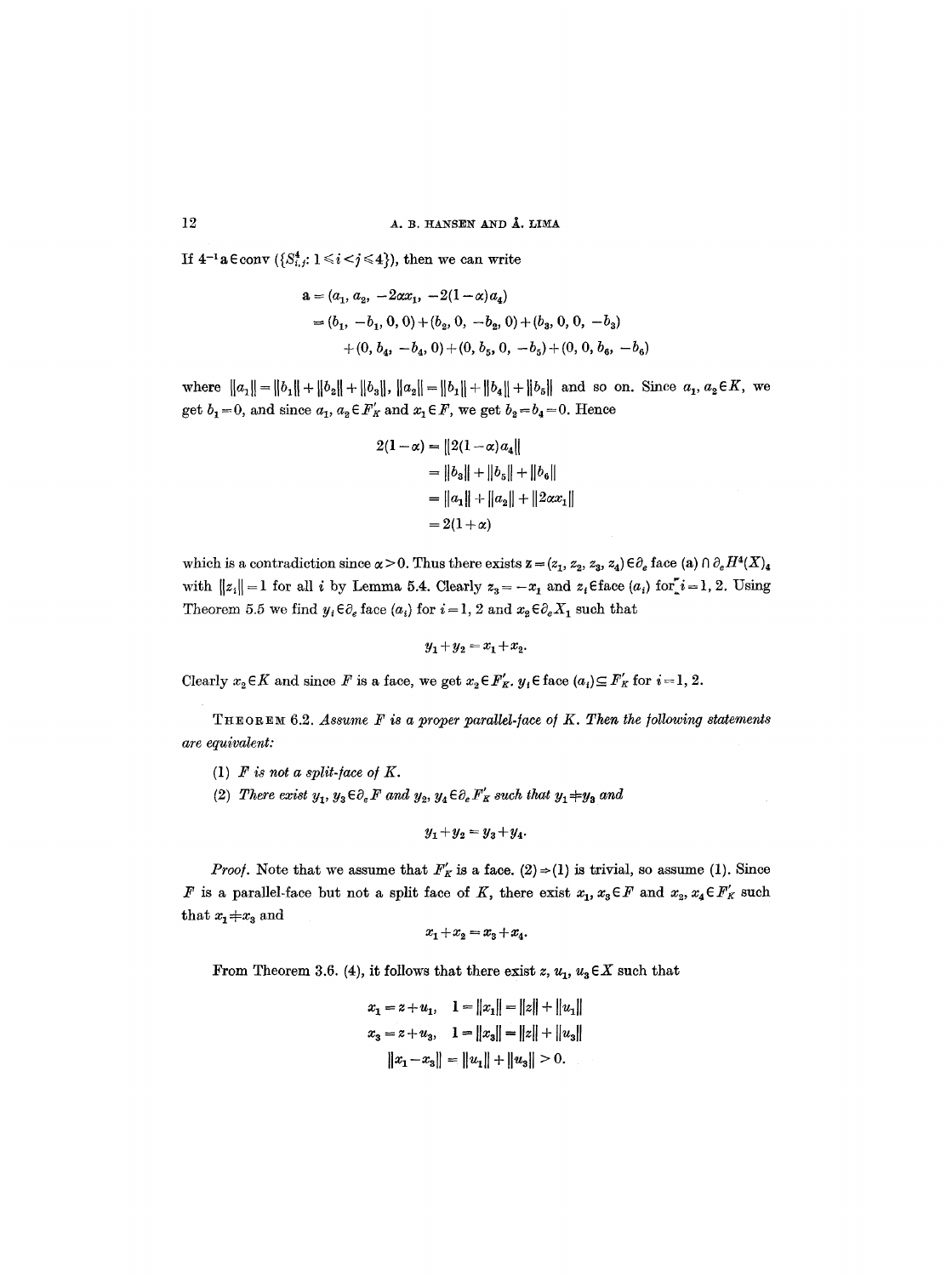Similarly, there exist  $v, u_2, u_4 \in X$  such that

$$
x_2 = v + u_2, \quad 1 = ||x_2|| = ||v|| + ||u_2||
$$
  

$$
x_4 = v + u_4, \quad 1 = ||x_4|| = ||v|| + ||u_4||
$$
  

$$
||x_2 - x_4|| = ||u_2|| + ||u_4||.
$$

Thus we get  $\alpha = \|u_1\| = \|u_3\| = \|u_2\| = \|u_4\|$  and  $u_1 + u_2 = u_3 + u_4$ . Clearly

$$
\mathbf{u} = \alpha^{-1}(u_1, u_2, -u_3, -u_4) \in H^4(X)_4.
$$

Now choose any  $\mathbf{v}\in\partial_{\varepsilon}$  face  $(\mathbf{u})\subseteq H^{4}(X)_{\mathbf{A}}$ . By the above reduction, we get that  $\mathbf{v}\notin\partial_{\varepsilon}$  $\|U_{1 \leqslant i < j \leqslant 4} S^4_{i,j}\|$ . In fact,  $v \in S^4_{1,2}$  implies  $\|x_1 + x_2\| < 2$ ,  $v \in S^4_{1,3}$  implies  $\|u_1 - u_3\| < \|u_1\| + \|u_3\|$ and so on.

From Lemma 5.4. and Theorem 5.5. it follows that there exists  $y = (y_1, y_2, -y_3, -y_4) \in$  $\partial_e H^4(X)_4$  such that all  $y_i \in \partial_e X_1$  and for  $i=1,2,3, y_j \in \text{face}(\alpha^{-1}u_i) \subseteq \text{face}(x_i)$ . Hence  $y_1, y_3 \in \partial_e F$  with  $y_1 \neq y_3$  and  $y_2 \in \partial_e F'_K$ . Clearly also  $y_4 \in \partial_e F'_K$ .

*Example 6.3.* Let  $K=H$  in example 2.5. Let  $F=conv(x_4, x_5)$ . Since  $x_1, x_2, x_3 \in F'_K$  and  $x_1 + x_4 = x_2 + x_3$ , it follows that F is not a parallel-face.

Let  $G = \text{conv } (x_3, x_4)$ . Since  $x_1, x_2 \in G'_K$  and  $x_1 + x_4 = x_2 + x_3$ , it follows that G is not a split-face.

COROLLARY 6.4. Let  $F$  be a proper face of  $K$ . Then the following statements are equiv*alent:* 

- (1)  $F$  *is a split-face of K.*
- (2) For all  $x \in \partial_e F$  and all  $y \in \partial_e F'_K$ , conv  $(x, y)$  is a face of K.

COROLLARY 6.5. Let  $x_1 \in \partial_e K$ . Then the following statements are equivalent:

- (1)  $\{x_i\}$  is a split-face of K.
- (2) For all  $y \in \partial_e K$ , conv  $(x_1, y)$  is a face of K.

COROLLARY 6.6. Let  $x_1 \in \partial_e K$ . Then the following statements are equivalent:

- (1)  $\{x_i\}$  *is not a split-face of K.*
- (2) *There exist*  $x_2, x_3, x_4 \in \partial_e K \setminus \{x_1\}$  such that

 $x_1+x_2=x_3+x_4.$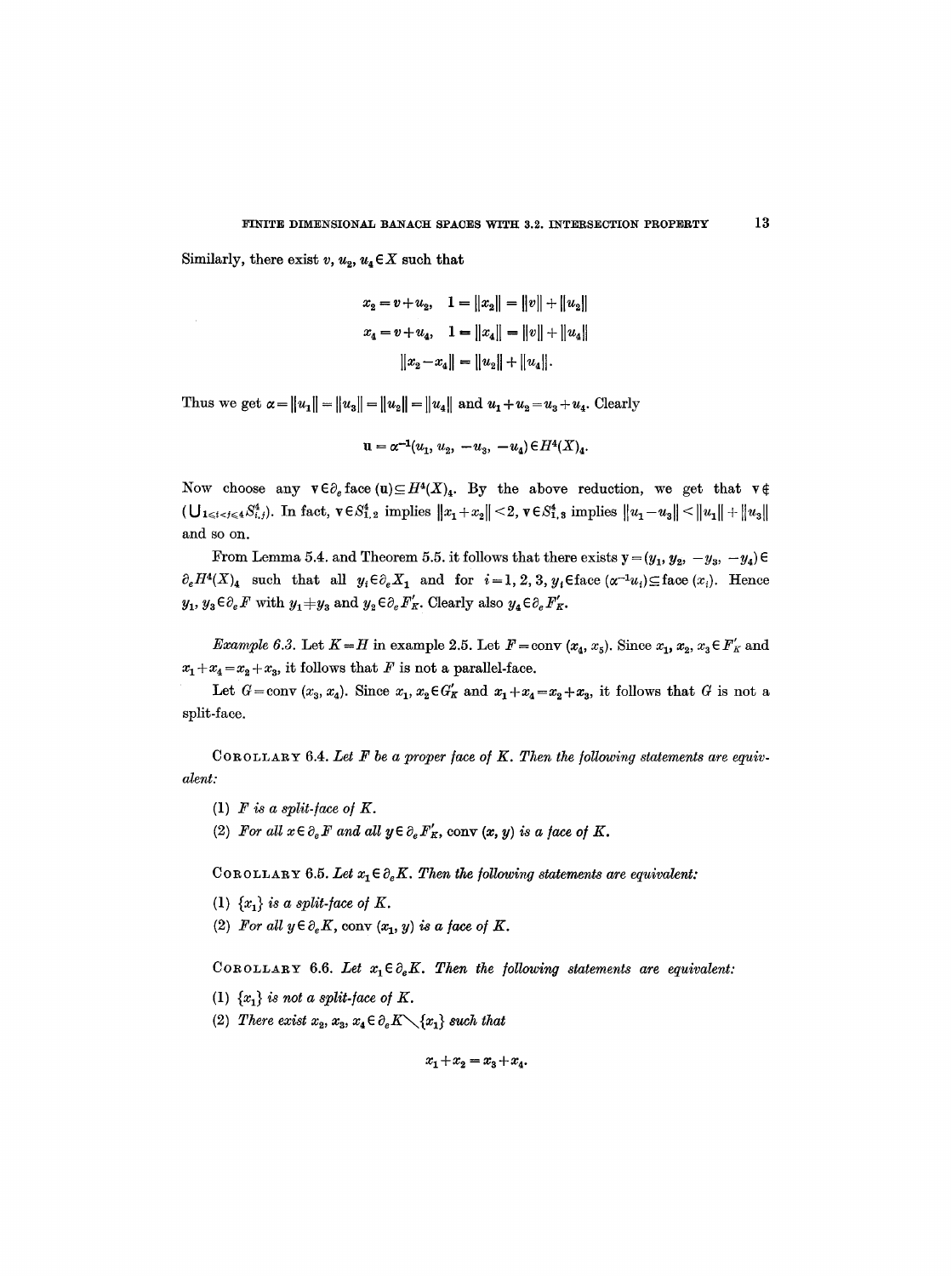# $14$  A. B. HANSEN AND  $\AA$ . LIMA

#### **7. Finite dimensional Banach spaces with the 3.2.I.P**

Throughout this section, let  $X$  be a finite dimensional Banach space with the 3.2.I,P. The first proposition is essential for the proof of our main theorem, which appears after the proposition. The rest of the section then consists of a series of lemmas which constitute the proof of the main theorem.

PROPOSITION 7.1. Assume H is a proper face of  $X_1$  and that F is a proper parallel-face of H. Then the following statements are equivalent:

- (1)  $F$  *is a maximal proper face of H.*
- (2) For all  $x \in \partial_e F'_H$ ,  $H = \text{face } (x, F)$ .
- (3) There exists an  $x \in \partial_e F'_H$  such that  $H =$ face  $(x, F)$ .

(4) *For all x, y* $\in \partial_e F_H'$ , there exist u,  $v \in \partial_e F$  such that  $x+u=y+v$ .

(5) dim span  $H = 1 + \dim \operatorname{span} F$ .

Note that face  $(x, F)$  means face  $({x} \cup F)$  and is described in Lemma 2.1.

*Proof.* (1)  $\Rightarrow$  (2)  $\Rightarrow$  (3) is trivial. To prove (3)  $\Rightarrow$  (5) we can use the same arguments as those of  $(2) \Rightarrow (4)$  and  $(4) \Rightarrow (5)$  below.

 $(2) \Rightarrow (4)$ . Let  $x, y \in \partial_e F'_H$ . If  $x=y$ , then we can pick any  $u=v \in \partial_e F$  and we are done. So assume  $x+y$ . By (2),  $H =$ face  $(x, F)$  such that  $y \in$ face  $(x, F)$ . Since X is finite-dimensional we have  $F = \text{face}(z)$  for some  $z \in F$ . Thus  $y \in \text{face}(2^{-1}(x+z))$ , such that for some  $w \in X_1$  and some  $\alpha > 0$ 

$$
2^{-1}(x+z) = \alpha y + (1-\alpha) w.
$$

Just as in the proof of Theorem 6.1 we can find  $u \in \partial_e$  face  $(z) = \partial_e F$  and  $v \in \partial_e X_1$  such that

$$
x+u=y+v.
$$

Then clearly  $v \in H$  and since F is a parallel-face of H, we get  $v \in \partial_e F$ .

(4)  $\Rightarrow$  (5). Let  $x \in \partial_e F'_H$ . For all  $y \in \partial_e F'_H \setminus \{x\}$ , there exist by (4),  $u, v \in \partial_e F$  such that

$$
x+u=y+v.
$$

Hence  $y \in \text{span}(x, F)$ . Since  $H = \text{conv}(F \cup F'_H)$  this gives that  $H \subseteq \text{span}(x, F)$  such that

dim span  $H = 1 + \dim \operatorname{span} F$ .

 $(5) \Rightarrow (1)$ . Suppose that F is not a maximal proper face of H. Then there exists a face G such that  $F \subsetneq G \subsetneq H$ . Thus

 $1 + \dim \operatorname{span} F \leq \dim \operatorname{span} G < \dim \operatorname{span} H$ .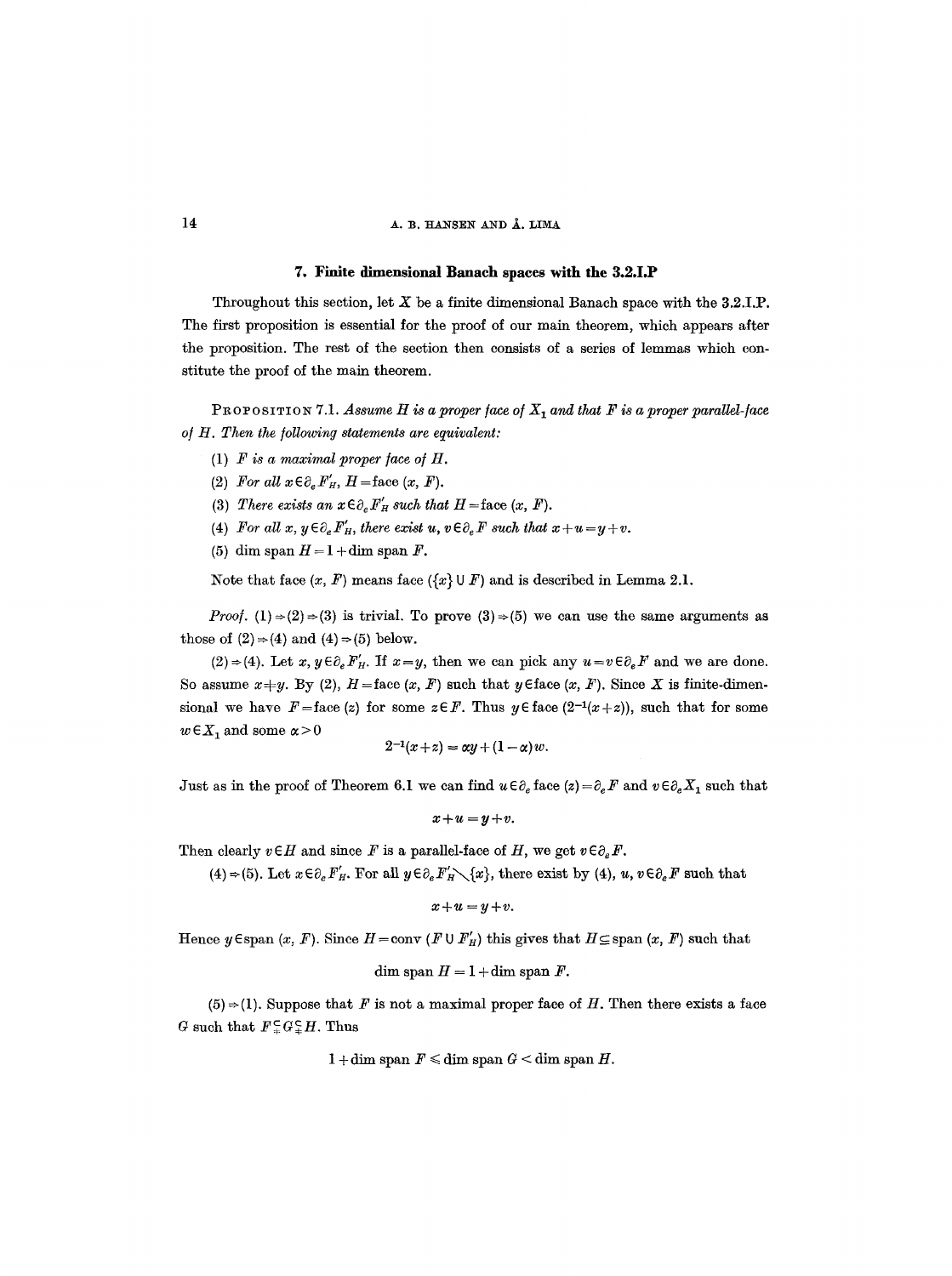(Note that if K is a maximal proper face of  $X_1$  with  $H \subseteq K$ , then (span H)  $\cap$  K = H and similarly for  $F$  and  $G$ .)

The proof is complete.

COROLLARY 7.2. Assume G and H are proper faces of  $X_1$  such that  $G \subseteq H$  and that *there exists*  $x \in \partial_e H \setminus G$ . If F is a maximal face of H such that  $G \subseteq F$  and  $x \notin F$ , then F is a *parallel-face of H and dim span*  $F+1 = dim$  span H.

*Proof.* By the proof of Proposition 3.9, we get that  $F$  is a parallel-face of  $H$ . For each  $y \in \partial_e H \setminus F$ , we get  $x \in \text{face } (y, F)$ . Now the proof of  $(4) \Rightarrow (5)$  in Proposition 7.1 gives that dim span  $F+1 = \dim \operatorname{span} H$ .

*If* x,  $y \in \partial_e X_1$  are such that conv  $(x, y)$  is an edge of  $X_1$ , then clearly conv  $(x, y)$  is an M-face. More generally, it easily follows from Proposition 7.1 that if x,  $y \in \partial_e X$  with  $x + y = 0$ , then face  $(2^{-1}(x+y))$  is an M-face. Thus  $m(X)$  is welldefined if dim  $X\geq 2$  and

$$
2\leqslant m(X)\leqslant \dim X.
$$

Recall that  $m(X)$  is the dimension of the largest subspace of X which is spanned by a proper  $M$ -face of  $X_1$ . Our main theorem follows:

THEOREM 7.3. Assume X is a finte dimensional Banach space with  $\dim X>2$ . If X *has the* 3.2.I.P. *then the following statements are equivalent:* 

- (1) *X contains a proper L-summand.*
- (2) *X\* contains a proper M-summand.*
- (3)  $m(X^*) = \dim X^*$ .
- (4)  $m(X) < dim X$ .
- (5) *There exists a maximal proper face of*  $X<sub>1</sub>$  *which contains a proper split face.*

Since either  $m(X)$   $\leq$  dim X, in which case X contains a proper L-summand by Theorem 7.3, or  $m(X) = \dim X$ , in which case X contains a proper M-summand by Theorem 7.3, the following corollary easily follows using Proposition 4.4 and induction.

COROLLARY 7.4. *Every finite dimensional Banach space with the* 3.2.I.P. *can be obtained by forming*  $l_1$ *- and*  $l_\infty$ *-sums of the real line.* 

*Proof of Theorem* 7.3. (1)  $\Leftrightarrow$  (2) is Proposition 4.2. (5)  $\Leftrightarrow$  (1) is Proposition 4.3. (2)  $\Rightarrow$  (3) is Lemma 7.5 below. (3)  $\Rightarrow$  (4) is Lemma 7.6 below. (4)  $\Rightarrow$  (5) follows from the Lemmas 7.8, 7.9, and 7.10 below.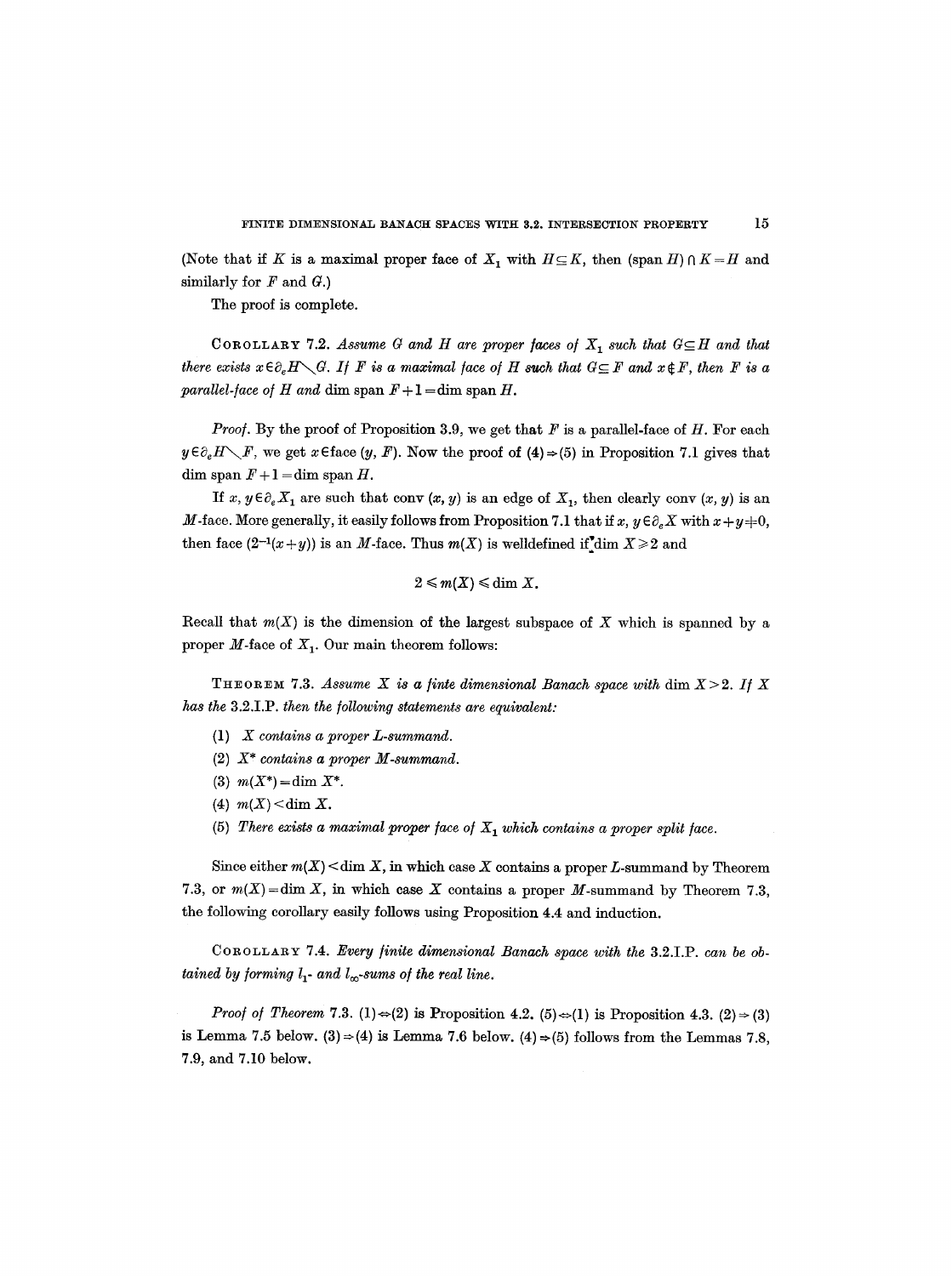Lemma 7.5 is a generalization of example 2.8. Recall that we assume that X is a finite dimensional Banach space with the 3.2.I.P.

LEMMA 7.5. If X contains a proper M-summand, then  $m(X) = \dim X$ .

*Proof.* By assumption X contains an M-projection P with  $P\neq 0$ , I. By Proposition 4.3  $P^*$  is an *L*-projection in  $X^*$ . Then clearly  $P^*$ *f* = *f* or 0 for all  $f \in \partial_e X_1^*$ . Choose  $f_0 \in \partial_e X_1^*$ . By replacing P by  $I-P$  if necessary, we may assume  $P^*f_0 = f_0$ . Let  $K = \{x \in X_1 : f_0(x) = 1\}.$ Since X is a CL-space we get  $X_1=$ conv (K  $\cup$  - K). Define  $U=2P-I$ . Then U is an isometry and  $U^2 = I$ . If  $x \in K$ , then

$$
f_0(Ux) = U^* f_0(x) = f_0(x) = 1.
$$

Hence  $U(K)=K$ .

Since  $P+I$ , there exists an  $f \in \partial_e X_1^*$  with  $P^*f=0$ , i.e.  $U^*f=-f$ . Define  $F=\{x \in K:$  $f(x)=1$ . Then F is a parallel-face of K and  $F'_K = \{x \in K : f(x)=-1\}$ . Since  $U^*f = -f$ , we get

$$
U(F) = F'_K \quad \text{and} \quad U(F'_K) = F.
$$

Let G be a maximal proper face of K containing F. By Proposition 3.9, G is a parallelface of K. Hence there exists a  $g \in \partial_e X_1^*$  such that  $G = \{x \in K : g(x) = 1\}$ . If  $P^*g = g$ , then  $U(G) = G$  such that  $F'_K = U(F) \subseteq U(G) = G$  and thus  $G = K$ . This contradicts that G is a proper face of K. Hence  $P^*g=0$ . But then  $U(G)=G'_K$  and  $F'_K=U(F)\subseteq U(G)=G'_K$  such that  $G \subseteq F$ . Hence  $F = G$  and F is a maximal proper face of K. Similarly we show that  $F'_{K}$  is a maximal proper face of K.

We have shown that every maximal proper face of  $X_1$  is an M-face and the proof is complete.

LEMMA 7.6. If dim  $X>2$  and  $m(X) = \dim X$ , then  $m(X^*) < \dim X^*$ .

*Proof.* Since  $m(X) = \dim X$ , there exists a maximal proper face K of  $X_1$  which is an M-face. Assume for contradiction that  $m(X^*) = \dim X^*$ . Then there exists a maximal proper face  $K^*$  of  $X_1^*$  such that  $K^*$  is an M-face. By replacing  $K^*$  by  $-K^*$  if necessary, we may assume that there exist  $x_0 \in \partial_e K$  such that  $K^* = \{f \in X_1^* : f(x_0) = 1\}.$ 

Let F be a maximal proper face of K such that  $F'_K$  is a maximal proper face of K. By interchanging F and  $F'_{K}$  if necessary we can find  $f_{0}$ ,  $f \in \partial_{e} K^{*}$  such that

$$
K = \{x \in X_1 : f_0(x) = 1\} \text{ and } F = \{x \in K : f(x) = 1\}.
$$

Since dim  $X > 2$ , there exists a  $g \in \partial_e K^* \setminus \{f_0, f\}$ . Let  $G = \{x \in K : g(x) = 1\}$ . G is a parallel-face of K and  $G \neq F$ ,  $F'_K$ , K, Ø. This implies that  $G \cap F \neq \emptyset$ ,  $G \cap F'_K \neq \emptyset$ ,  $G'_K \cap F \neq \emptyset$ , and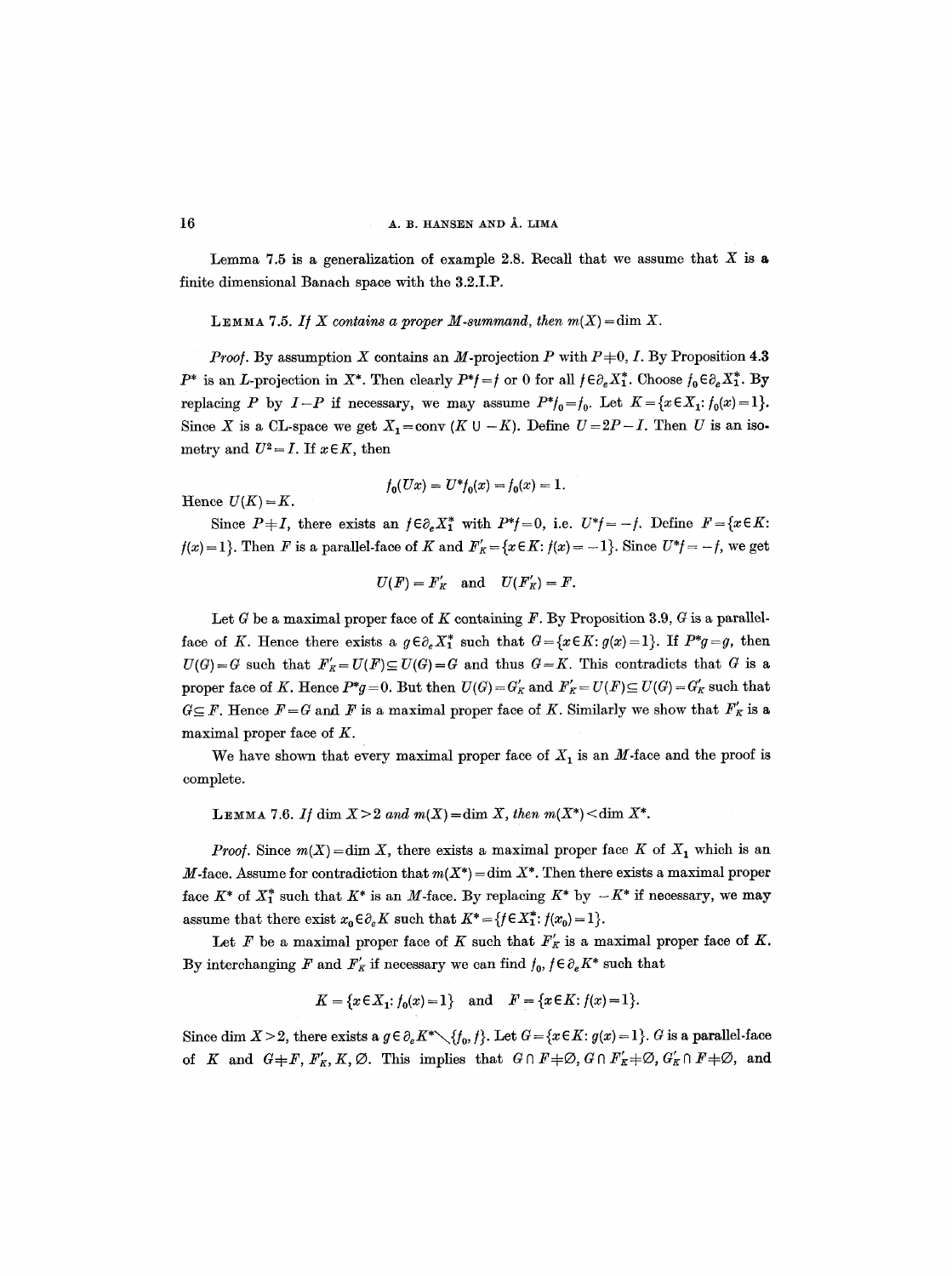$G'_{\mathcal{K}} \cap F'_{\mathcal{K}} \neq \emptyset$ . (Indeed, if  $G \cap F = \emptyset$ , then  $F \subseteq G'_{\mathcal{K}}$  such that  $F = G'_{\mathcal{K}}$  and  $f = -g$  since  $F$  is a maximal proper face of  $K$ .) Thus for all choices of signs

$$
||f_0 \pm f \pm g|| = 3.
$$

Note that this holds for all  $g \in \partial_{\alpha} K^* \setminus \{f_0, f\}$ . We shall show that this implies that  $K^*$  cannot be an  $M$ -face.

We assume for contradiction that  $K^*$  is an M-face, and let H be a maximal proper face of  $K^*$  such that also  $H' = H'_{K^*}$  is a maximal proper face of  $K^*$ . We look at three cases.

(i) Assume  $f_0$ ,  $f \in H$  (or both are in *H'*). Then by Proposition 7.1 there exist *g*,  $h \in \partial_e H'$ (or  $\partial_e H$ ) with  $f_0+g=f+h$ . But then

$$
1 = ||h|| = ||f_0 - f + g|| = 3
$$

which is a contradiction.

(ii) There exists a  $g \in \partial_e$  face  $(2^{-1}(f_0+f)) \setminus \{f_0, f\}$ . Then there exist  $\alpha > 0$  and an  $h \in X_1^*$ such that

$$
\alpha g + (1 - \alpha) h = 2^{-1}(f_0 + f).
$$

By chosing  $\alpha$  as large as possible in (0, 1], we can assume  $g \notin \text{face}(h)$ . By Theorem 3.6 there exists an  $x \in \partial_e X_1$  such that  $g(x)=1$  and  $h(x)=-1$ . Since X is a CL-space, we get

$$
2\alpha - 1 = \alpha g(x) + (1 - \alpha) h(x) = 2^{-1}(f_0(x) + f(x)) \in \{1, 0, -1\}.
$$

Hence  $\alpha = 2^{-1}$ , and  $f_0 + f = g + h$ . But then

$$
1 = ||h|| = ||f_0 + f - g|| = 3
$$

which is a contradiction.

Thus it only remains to consider case (iii).

(iii)  $f_0 \in H$ ,  $f \in H'$  and face  $(2^{-1}(f_0+f)) = \text{conv }(f_0, f)$ . Let N be a maximal proper face of H such that  $f_0 \notin N$ . (Here we use dim  $X > 2$  to ensure that  $N \neq \emptyset$ .) But then  $N \cap \text{face } (2^{-1}(f_0+f)) = \emptyset$ . By Theorem 3.6 there exists a parallel-face M of  $K^*$  such that  $N \subseteq M$  and  $f_0$ ,  $f \in M' = M'_{K^*}$ . If  $M \cap H' = \emptyset$ , then  $H' \subseteq M'$ , so  $H' = M'$  and  $H' = M$ . This is a contradiction. Hence  $M \cap H' + \emptyset$ . Thus we get by Proposition 7.1

```
dim X^* > dim span M
\geq dim span N+1= dim span H=\dim X^*-1.
```
2 - 802907 *Acta mathematica* 146. Imprim6 le 4 Mai 1981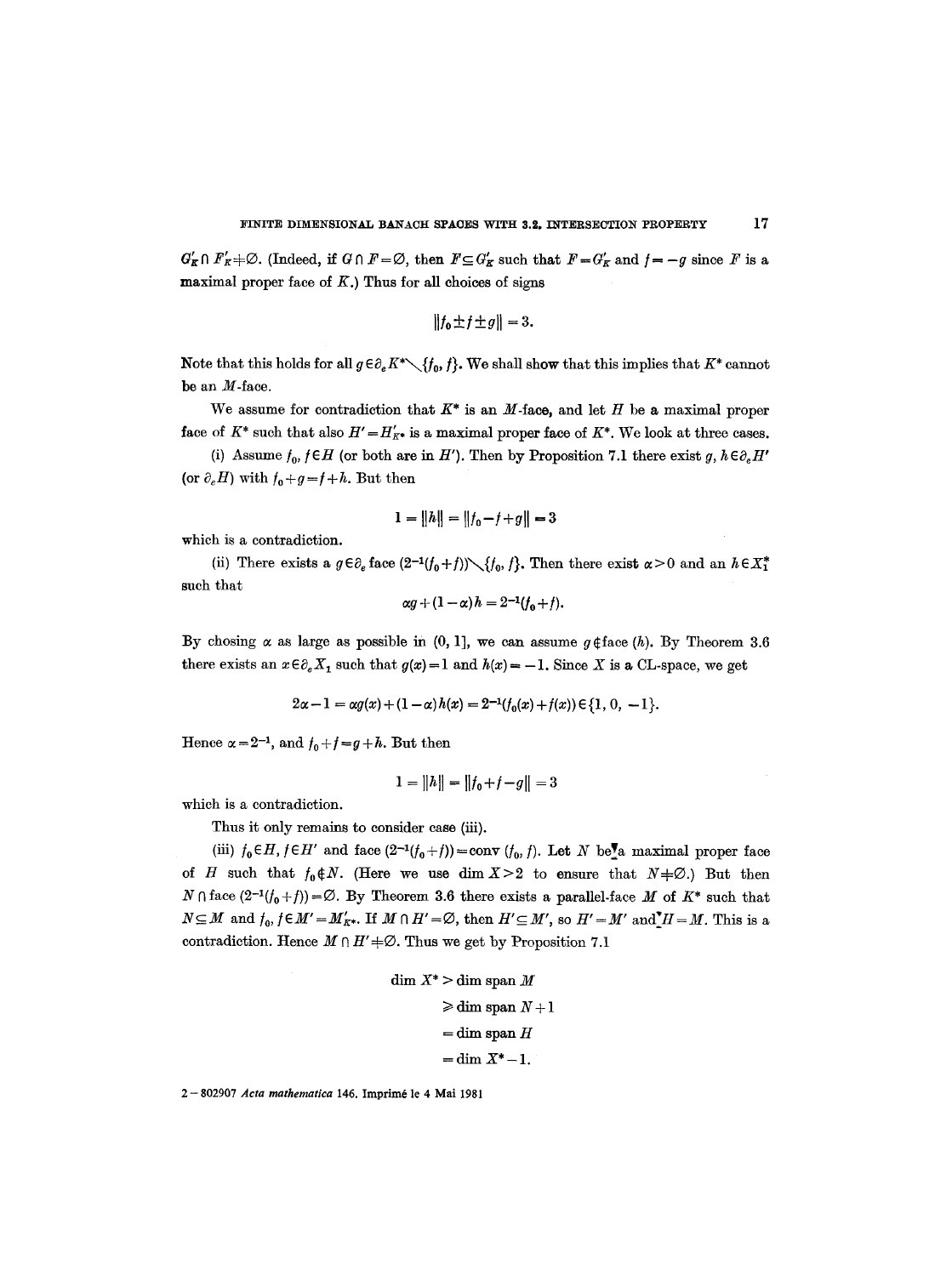Hence dim span  $M = \dim X^* - 1$ , such that M is a maximal proper face of K by Proposition 7.1. Again by Proposition 7.1 there exist g,  $h \in \partial_e M$  such that

$$
f_0 + g = f + h.
$$
  

$$
1 = ||h|| = ||f_0 - f + g|| = 3
$$

Hence

which is a contradiction. The proof is complete.

We shall now give a short proof of  $(1) \Rightarrow (4)$  in Theorem 7.3.

LEMMA 7.7. Assume dim  $X>2$  and that X contains a proper L-summand. Then  $m(X)$  < dim X.

*Proof.* Assume for contradiction that  $m(X) = \dim X$ . Then some maximal proper face K of  $X_1$  is an M-face. Let F and  $F' = F'_K$  be maximal proper faces of K.

Since  $X$  contains a proper  $L$ -summand,  $K$  contains a proper split-face  $G$  by Proposition 4.3. Also  $G' = G'_{K}$  is a split face and

$$
m(X) = \dim X = \dim \text{ span } G + \dim \text{ span } G'.
$$

We can assume  $G' \cap F' \neq \emptyset$ . By Theorem 2.6,  $H = \text{conv } (G \cup (F \cap G'))$  is a proper face of K. Since  $F \subseteq H$ , we get  $F = H$ . Thus  $F' \subseteq G'$  and hence  $F' = G'$  such that  $F = G$ . By Proposition 7.1 we get dim  $\overline{V}$  = dim span  $\overline{C}$  + dim span  $\overline{C}$ 

$$
\dim X = \dim \text{span } G + \dim \text{span } G'
$$
  
= 
$$
\dim \text{span } F + \dim \text{span } F'
$$
  
= 
$$
2(\dim X - 1)
$$

such that dim  $X = 2$ . A contradiction. The proof is complete.

It remains to prove  $(4) \Rightarrow (5)$  in Theorem 7.3. This follows from the following three lemmas. Note that once we have shown that one maximal proper face of  $X_1$  contains a proper split-face, then it follows that all maximal proper faces of  $X_1$  have this property.

LEMMA 7.8. Let  $M$  be a proper face of  $X_1$  and let  $F$  be a proper parallel-face of  $M$ . Assume F is a maximal M-face in M and that G and H are disjoint maximal proper faces *o/F. Then G and H are parallel-laces o/M.* 

*Proof.* Let  $x \in \partial_e H$ . Choose a maximal proper face S of M such that  $G \subseteq S$  and  $x \in S' = S'_M$ . Then S is a parallel-face of M by Proposition 3.9. Since G is a maximal proper face of  $F$ ,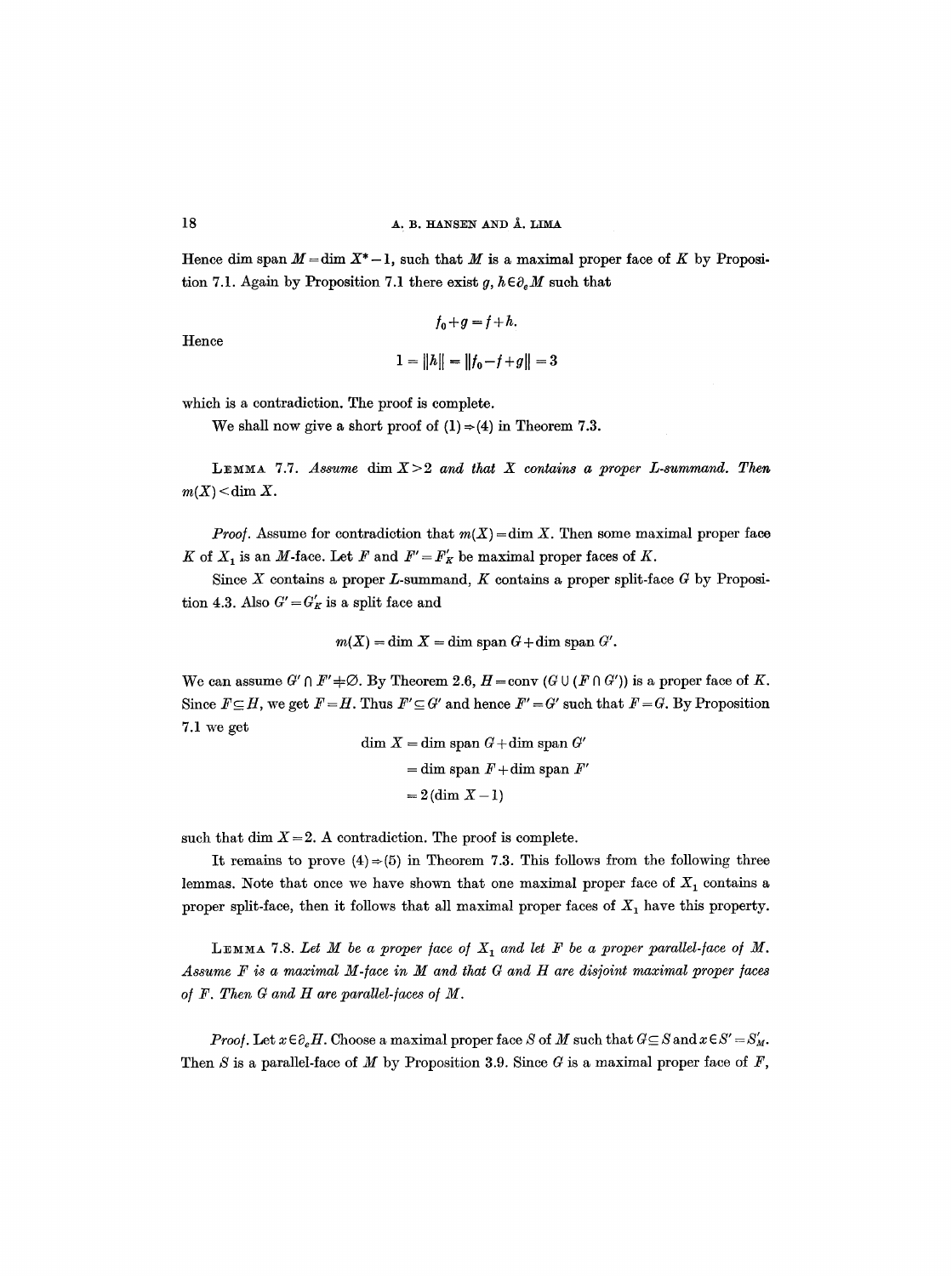we get  $S \cap F = G$ . Let  $F' = F'_M$  and assume there exists a  $z \in \partial_g F' \cap S'$ . Then  $x \in \text{face}(z, S)$ such that by Proposition 7.1 there exist  $a, b \in \partial_e S$  such that

$$
x+a=z+b.
$$

Define  $F<sub>z</sub>=$  face (z, F). Since F is a parallel-face of M, we get by Proposition 7.1 that F is a maximal proper face of  $F_z$ . F is a parallel-face and  $x \in F$  and  $z \in F'$ . Hence  $a \in F'$  and  $b \in F \cap S = G$ . But then  $G \cup \{a\} \subseteq S \cap F_z$  and  $H \cup \{z\} \subseteq S' \cap F_z$ . Hence  $S \cap F_z$  and  $S' \cap F_z$  are maximal proper faces of  $F_z$ . Thus  $F_z$  is an M-face of M containing F. This is a contradiction such that we have  $F' \subseteq S$ . But then  $S' = H$  is a parallel-face of M. Similarly we show that  $G$  is a parallel-face of  $M$ .

LEMMA 7.9. *Assume m(X)*  $\dim X$  and let F be a proper M-face of  $X_1$  with  $m(X) =$ dim span *F. Let K be a maximal proper face of*  $X_i$  with  $F \subseteq K$ . Then *F* is a parallel-face of *K*.

*Proof.* Assume for contradiction that  $F$  is not a parallel-face of  $K$ . Then, by Proposition 3.10,  $F'_K$  is non-convex. There exists a face M such that  $F \subseteq M \subseteq K$  and M is minimal with the following properties:  $F'_{M}$  is non-empty and non-convex. ( $F'_{M}+\emptyset$  simply means that F is a proper subface of M.) Then by Theorem 6.1 there exist  $x \in \partial_e F$  and y,  $y_1, y_2 \in$  $\partial_e M \cap F_M'$  such that

$$
x+y=y_1+y_2.
$$

Clearly  $M$  = face  $(y, F)$  since M is minimal with  $F'_{M} \neq \emptyset$  and non-convex.

Since  $F$  is an  $M$ -face, there exist a pair of disjoint maximal proper faces  $G$  and  $H$  of  $F$ . We can assume  $x \in H$  since  $F = \text{conv } (G \cup H)$ .

We want to show that  $T =$ face  $(y, H)$  is an M-face with dim span  $T >$ dim span F. This will be our final contradiction.

Let  $N_1$  and  $N_2$  be maximal proper faces of M such that  $F \subseteq N_1 \cap N_2$  and  $y_2 \notin N_1$  and  $y_1 \notin N_2$ . Then, by Corollary 7.2,  $N_1$  and  $N_2$  are parallel-faces of M. We have  $x, y_1 \in N_1$  and  $y, y_2 \in (N_1)'_M$ , and  $x, y_2 \in N_2$  and  $y, y_1 \in (N_2)'_M$ .

Since  $N_1$  is a proper face of M containing F, we have that F is a parallel-face in  $N_1$ . Then, by Lemma 7.8, *H* is a parallel-face of  $N_1$  such that  $S=H'_{N_1}=\text{conv } (F'_{N_1} \cup G)$  is a parallel-face of  $N_1$ . We can thus choose a maximal proper face  $F_1$  of M such that  $S \subseteq F_1$ and  $x \notin S$ . Then clearly  $F_1 \cap N_1 = S$  and  $(F_1)'_M \cap N_1 = H$ .

Since  $y_1 \in T \cap N_1$  and  $y \in T$ , we get  $H \subsetneq T \cap N_1 \subsetneq T$ . Hence

$$
\begin{aligned} \textrm{dim span} \,\, & F = \textrm{dim span} \,\, H + 1 \\ & \leqslant \textrm{dim span} \,\, (T \cap N_1) \\ & < \textrm{dim span} \,\, T. \end{aligned}
$$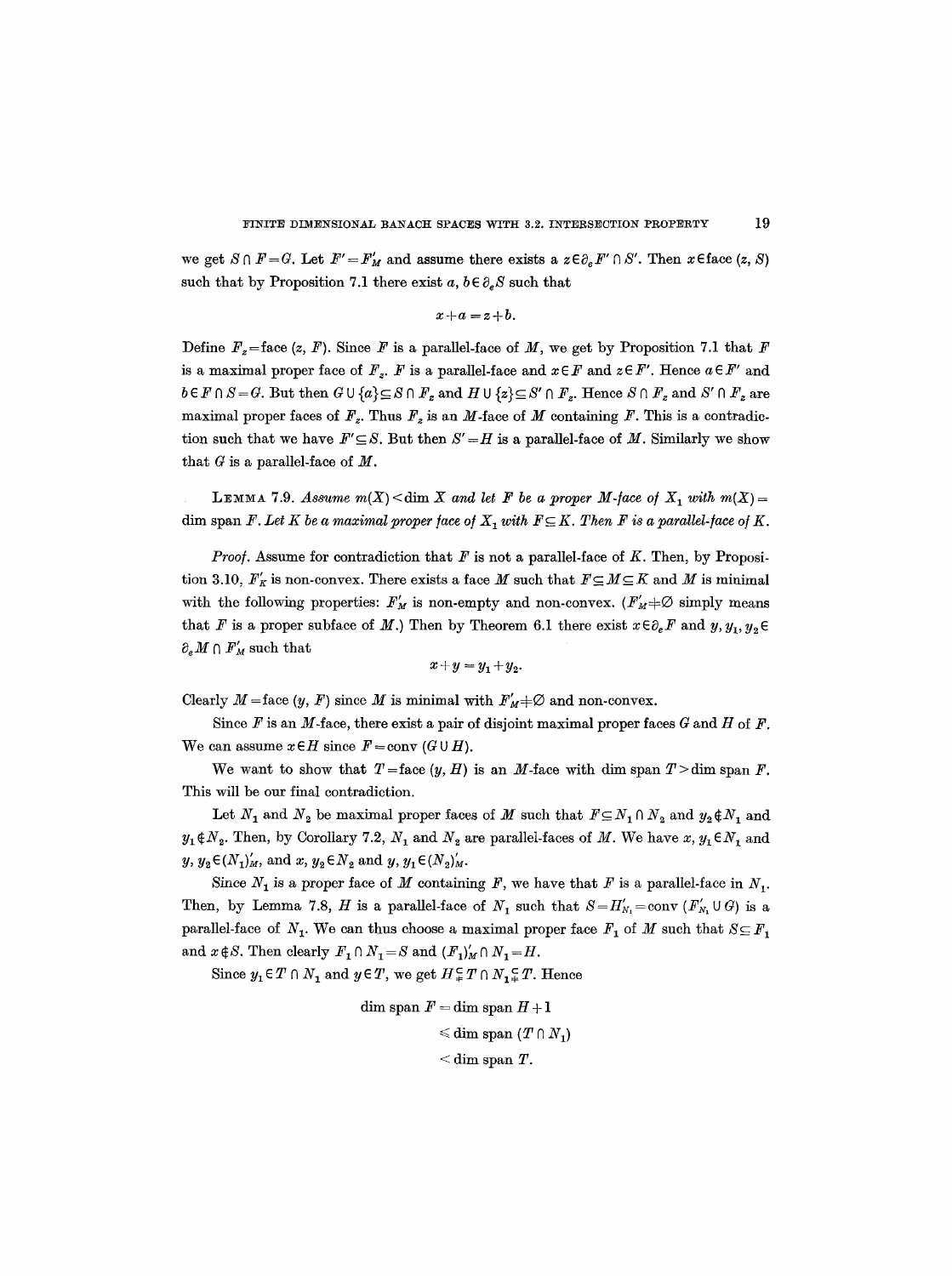## $20$  **A. B. HANSEN AND Å. LIMA**

 $\llbracket \cdot \rrbracket$  Since  $(F_1)_M \cap T$  is a parallel-face of T containing H, we get  $T=$  face  $(y, T \cap (F_1)_M^t)$ . Hence, by Proposition 7.1,  $T \cap (F_1)'_M$  is a maximal proper face of  $T$ .

Thus it remains to show that  $F_1 \cap T$  is a maximal proper face of  $T$ .

Let us draw a picture. We look upon  $M$  from above  $G$ .



Assume for contradiction that there exists

$$
z \in \partial_e M \cap \text{face } (F, F_1 \cap N_2 \cap F'_M) \cap ((F_1)'_M \cap N_2 \cap F'_M).
$$

Then there exist  $z_1 \in F$ ,  $z_2 \in F_1 \cap N_2 \cap F'_M$ ,  $u \in M$  and  $\alpha \in (0, 1]$  such that

$$
2^{-1}(z_1 + z_2) = \alpha z + (1 - \alpha) u.
$$

The argument used to prove Theorem 6.1 shows that we may assume  $z_1, z_2$  and u are extreme points and  $\alpha = 2^{-1}$ . Hence

$$
z_1 + z_2 = z + u.
$$

 $F \subseteq N_2$  such that  $z_1, z_2, u \in N_2$ . We have  $z_1 \in F$  and  $z \in F'_{M}$ . Hence  $u \in F$  since F is a parallelface of  $N_2$ . Furthermore  $z_2 \in F_1$  and  $z \in (F_1)'_M$ . Hence  $u \in F_1$ , and then  $u \in F \cap F_1 = G$ . Also  $z_1 \in (F_1)'_M \cap F = H$ . Using that G and H are parallel-faces of  $N_2$  which follows from Lemma 7.8, we get a contradiction. Hence  $(F_1)'_M \cap N_2 \cap F'_M$  and face  $(F, F_1 \cap N_2 \cap F'_M)$  are disjoint. By Theorem 3.6 there exists a parallel-face  $N_3$  of  $M$  such that

$$
x \in F \cup (F_1 \cap N_2 \cap F_M') \subseteq N_3
$$
  

$$
y_2 \in (F_1)_M' \cap N_2 \cap F_M' \subseteq (N_3)_M'.
$$

(If  $F_1 \cap N_2 \cap F_M' = \emptyset$ , we can take  $N_3 = N_1$ .)

and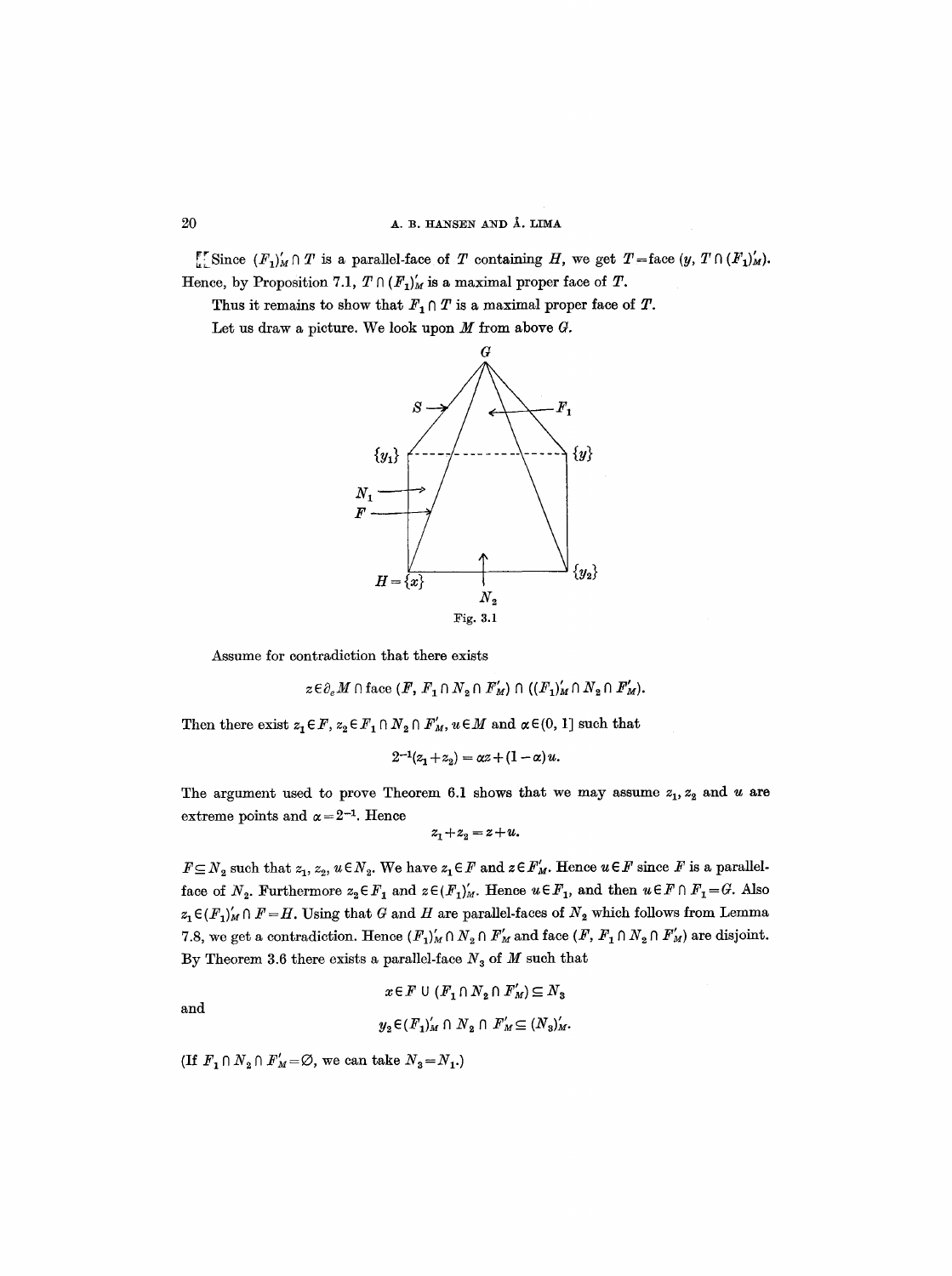Define  $S_1 = N_1 \cap (N_2)_M' \cap N_3$  and  $S_2 = (N_1)_M' \cap N_2 \cap (N_3)_M'$ . Clearly  $y_1 \in S_1$  and  $y_2 \in S_2$ . We want to show that  $T =$ face  $(S_1, S_2)$ .

Since

$$
S_2 \cap F_1 = F_1 \cap (N_1)'_M \cap N_2 \cap (N_3)'_M
$$
  
\n
$$
\subseteq (F_1 \cap F'_M \cap N_2) \cap (N_3)'_M
$$
  
\n
$$
= N_3 \cap (N_3)'_M = \varnothing
$$

we get  $S_2 \subseteq (F_1)'_M$  and  $F_1 \cap (N_1)'_M \cap (N_2)'_M \subseteq (N_2)'_M$ . Let  $u \in \partial_e H$ . Then  $u \in \text{face } (y_2, F_1)$ , such that by Proposition 7.1 there exist  $s, t \in \partial_e F_1$  such that

$$
u+s=y_2+t.
$$

We have  $u \in N_1 \cap N_2 \cap N_3$  and  $y_2 \in (N_1)'_M \cap N_2 \cap (N_3)'_M = S_2$ . Hence  $s \in F_1 \cap (N_1)'_M \cap (N_3)'_M \subseteq$  $(N_2)_{M}$ . But then  $t \in N_1 \cap (N_2)_{M} \cap N_3 = S_1$ . Hence  $T \subseteq \text{face } (S_1, S_2)$ . Let next  $t \in \partial_e S_1$ . Then  $t \in \text{face } (y, N_2)$ , such that, by Proposition 7.1, there exist a,  $b \in \partial_e N_2$  such that

 $t+a=y+b$ .

 $y \in F_1 \cap (N_1)'_M \cap (N_2)'_M \cap (N_3)'_M$  and  $t \in N_1 \cap (N_2)'_M \cap N_3$  implies that  $a \in (N_1)'_M \cap N_2 \cap (N_3)'_M \subseteq$  $(F_1)'_M$  such that  $b \in N_1 \cap (F_1)'_M = H$ . Hence  $S_1 \subseteq T$ , and it follows from the computation that  $S_1 \subseteq F_1 \cap T$ . Thus in order to show that  $T =$  face  $(S_1, S_2)$  and that  $F_1 \cap T$  is a maximal proper face of *T*, it suffices to show that  $S_2 \subseteq \text{face } (x, F, \cap T)$ .

Thus let  $u \in \partial_e S_2 \subseteq (F_1)'_M$ . Then  $u \in \text{face}(y, N_1)$ . By Proposition 7.1 there exist  $a, b \in \partial_e N_1$  such that

$$
u+a=y+b.
$$

Now  $u \in S_2 \subseteq (F_1)'_M$  and  $y \in F_1$ . Hence  $b \in (F_1)'_M \cap N_1 = H$ . Thus  $S_2 \subseteq \text{face } (y, H) = T$ . Also u Eface (x,  $F_1$ ), so, by Proposition 7.1, there exist a,  $b \in \partial_e F_1$  such that

$$
u+a=x+b.
$$

Here  $u \in (N_1)'_M \cap N_2 \cap (N_3)'_M \subseteq (F_1)'_M$  and  $x \in N_1 \cap N_2 \cap N_3$ . Hence  $b \in F_1 \cap (N_1)'_M \cap (N_3)'_M \subseteq F_2$  $(N_2)_{M}$ . Thus  $a \in F_1 \cap N_1 \cap (N_2)_{M} \cap N_3 = F_1 \cap S_1 \subseteq F_1 \cap T$ . Hence  $b \in T =$  face  $(S_1, S_2)$  such that  $b \in T \cap F_1$ , and we have proved that  $S_2 \subseteq$  face  $(x, F_1 \cap T)$ .

The proof is complete.

LEMMA 7.10. *Assume m(X)* < dim X. Let F be a proper M-face of  $X_1$  with  $m(X)$  = dim span *F. Then there exists a maximal proper face K of*  $X_1$  such that *F* is a split-face of K.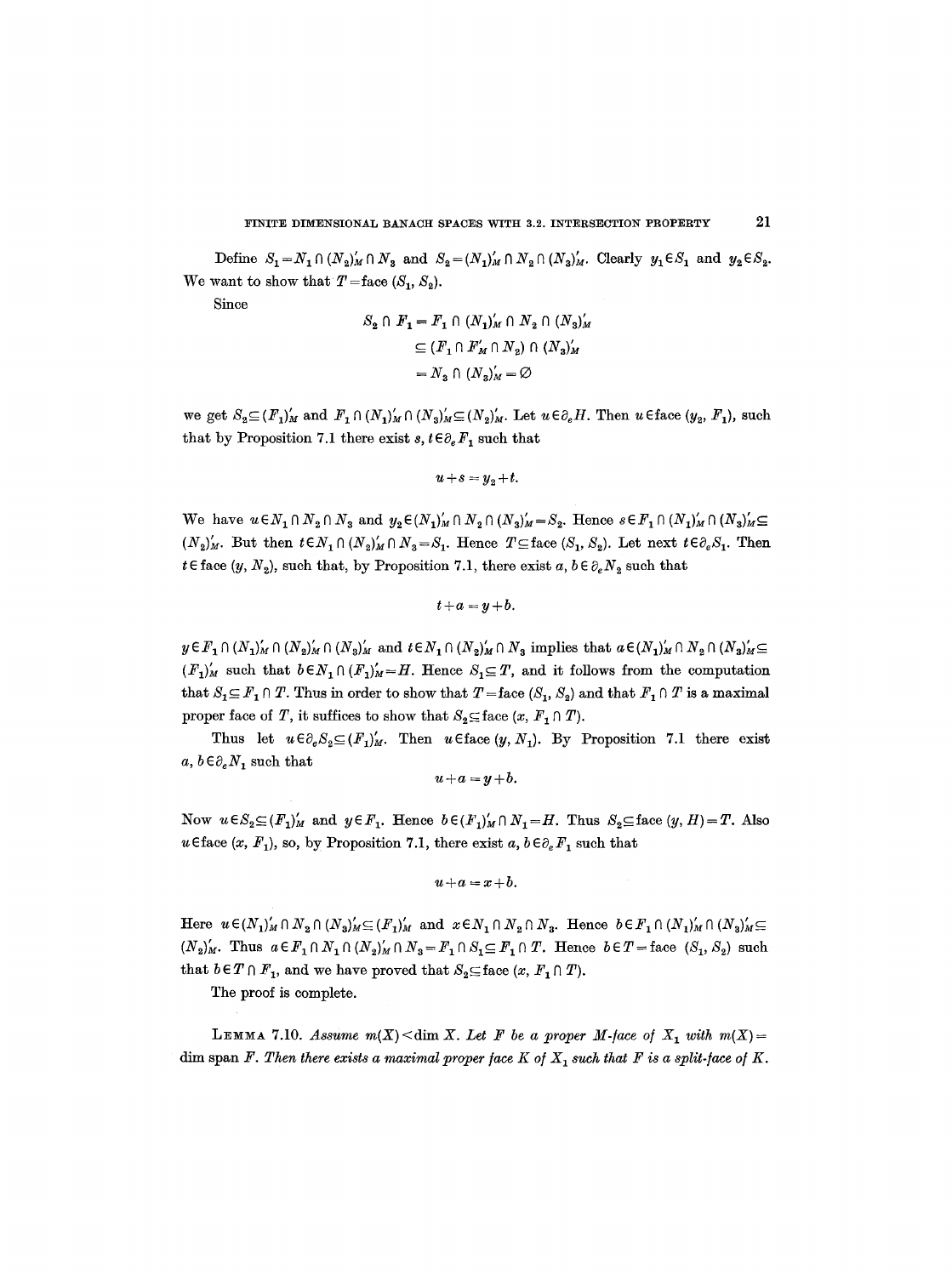*Proof.* Choose a maximal proper face K of  $X_1$  such that  $F \subseteq K$ . Assume for contradiction that  $F$  is not a split-face of K. By Lemma 7.9  $F$  is a parallel-face of K, such that, by Theorem 6.2, there exist  $x_1, x_2 \in \partial_e F$  and  $y_1, y_2 \in \partial_e F'_K$  such that

$$
x_1+y_1=x_2+y_2.\\
$$

Choose  $F_1$  a maximal proper face of F such that  $x_2 \in F_1$  and  $x_1 \notin F_1$ . Then choose a maximal proper face  $F_2$  of F such that  $(F_1)'_F \subseteq F_2$  and  $x_2 \notin F_2$ . Then  $(F_1)'_F \cap (F_2)'_F = \emptyset$ . If  $F_1 \cap F_2 = \emptyset$ then, by Lemma 7.8,  $F_1$  is a parallel-face of K. This is impossible since  $x_1, y_1 \notin F_1$  and  $x_2 \in F_1$ . Hence  $F_1 \cap F_2 \neq \emptyset$ .

Choose  $N_1$  and  $N_2$  maximal proper faces of K such that  $x_2 \in F_1 \subseteq N_1$  and  $x_1 \notin N_1$  and  $x_1 \in F_2 \subseteq N_2$  and  $x_2 \notin N_2$ . Then clearly  $N_1 \cap F = F_1$  and  $N_2 \cap F = F_2$ . Assume there exists a  $y \in \partial_e((N_1)'_K \cap (N_2)'_K) \cap$  face  $(F, N_1 \cap N_2 \cap F'_K)$ . Then, as in the proof of Theorem 6.1, there exist  $a \in \partial_e K$ ,  $b \in \partial_e F$  and  $c \in \partial_e(N_1 \cap N_2 \cap F_K')$  such that

 $y+a=b+c$ .

We get  $b \in F \cap (N_1)'_K \cap (N_2)'_K = F \cap (F_1)'_F \cap (F_2)'_F = \emptyset$ . This shows that  $((N_1)'_K \cap (N_2)'_K)$  and face  $(F, N_1 \cap N_2 \cap F_K)$  are disjoint faces. By Theorem 3.6, there exists  $\varphi \in \partial_e X_1^*$  such that  $\varphi = 1$  on face  $(F, N_1 \cap N_2 \cap F_K')$  and  $\varphi = -1$  on  $(N_1)'_K \cap (N_2)'_K$ . Let  $S = K \cap \varphi^{-1}(1)$  and let  $K_1=\text{conv }(S\cup -S'_K)$ . Then  $K_1$  is a maximal proper face of  $X_1$  and  $F\subseteq K_1$ . F is also a parallel-face of  $K_1$  by Lemma 7.9. If  $y_1, y_2 \in S'_K$ , we replace them by  $-y_2$  and  $-y_1$ .

Let  $f_i \in \partial_e X_1^*$  such that  $N_i = K \cap f_i^{-1}(1)$  for  $i = 1, 2$ . Then

$$
f_1^{-1}(-1) \cap f_2^{-1}(-1) \cap K_1
$$
  
=  $\text{conv} [(f_1^{-1}(-1) \cap f_2^{-1}(-1) \cap \partial_e S) \cup (f_1^{-1}(-1) \cap f_2^{-1}(-1) \cap (-\partial_e S_K'))]$   
=  $-f_1^{-1}(1) \cap f_2^{-1}(1) \cap S_K' = \emptyset$ .

Let  $M_i$  be maximal proper faces of  $K_1$  such that  $K_1 \cap f_i^{-1}(1) \subseteq M_i$  for  $i=1, 2$  and  $x_1 \notin M_1$  and  $x_2 \notin M_2$ . Then  $(M_1)'_{K_1} \cap (M_2)'_{K_1} = \emptyset$ . Denoting  $K_1$  by K and  $M_i$  by  $N_i$ , we have shown that we can assume  $(N_1)'_K \cap (N_2)'_K = \emptyset$ .

Let  $G$  and  $H$  be a pair of maximal proper faces of  $F$ . By Lemma 7.8,  $G$  and  $H$  are parallel-faces of K. Hence we have  $x_1, x_2 \in G$  or  $x_1, x_2 \in H$ . Thus we can assume  $x_1, x_2 \in H$ . Let  $f_1, f_2, f_3, f_4 \in \partial_e X_1^*$  such that  $N_1 = K \cap f_1^{-1}(1), N_2 = K \cap f_2^{-1}(1), G = K \cap f_3^{-1}(1)$  and  $H =$  $K \cap f_4^{-1}(1)$ . Let  $f = 2^{-1}(f_1+f_3)$  and  $g = 2^{-1}(f_2+f_4)$ .  $g(x_1) = 1$  gives  $||g|| = 1$ . If  $G \cap N_1 = \emptyset$ , then  $G \subseteq (F_1)_F' \subseteq F_2$ , such that  $G = F_2$ . Hence  $x_1 \in G$ . This is a contradiction. Thus  $G \cap N_1 \neq \emptyset$ and  $||f|| = 1$ .